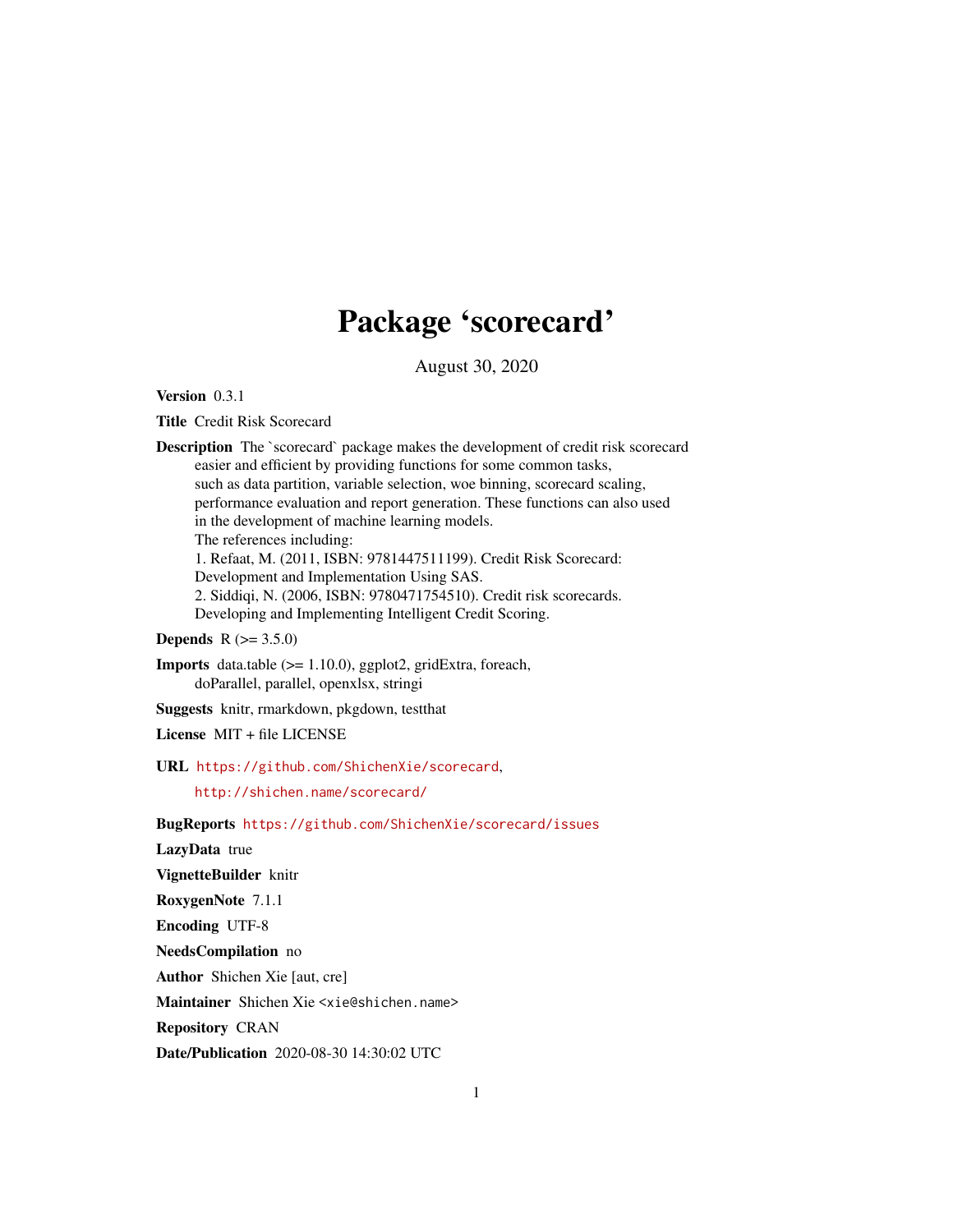# <span id="page-1-0"></span>R topics documented:

| Index | 34             |
|-------|----------------|
|       |                |
|       |                |
|       |                |
|       |                |
|       |                |
|       |                |
|       |                |
|       |                |
|       |                |
|       |                |
|       |                |
|       |                |
|       |                |
|       |                |
|       |                |
|       | $\overline{7}$ |
|       | 6              |
|       | -5             |
|       | $\overline{4}$ |

<span id="page-1-1"></span>gains\_table *Gains Table*

# Description

gains\_table creates a data frame including distribution of total, good, bad, bad rate and approval rate by score bins. It provides both equal width and equal frequency intervals on score binning.

# Usage

```
gains_table(score, label, bin_num = 10, method = "freq", width_by = NULL,
 breaks_by = NULL, positive = "bad|1", ...)
```
## Arguments

| score   | A list of credit score for actual and expected data samples. For example, score<br>$=$ list(actual = scoreA, expect = scoreE). |
|---------|--------------------------------------------------------------------------------------------------------------------------------|
| label   | A list of label value for actual and expected data samples. For example, label =<br>$list(actual = labelA, expect = labelE).$  |
| bin_num | Integer, the number of score bins. Defaults to 10. If it is 'max', then individual<br>scores are used as bins.                 |
| method  | The score is binning by equal frequency or equal width. Accepted values are<br>'freq' and 'width'. Defaults to 'freq'.         |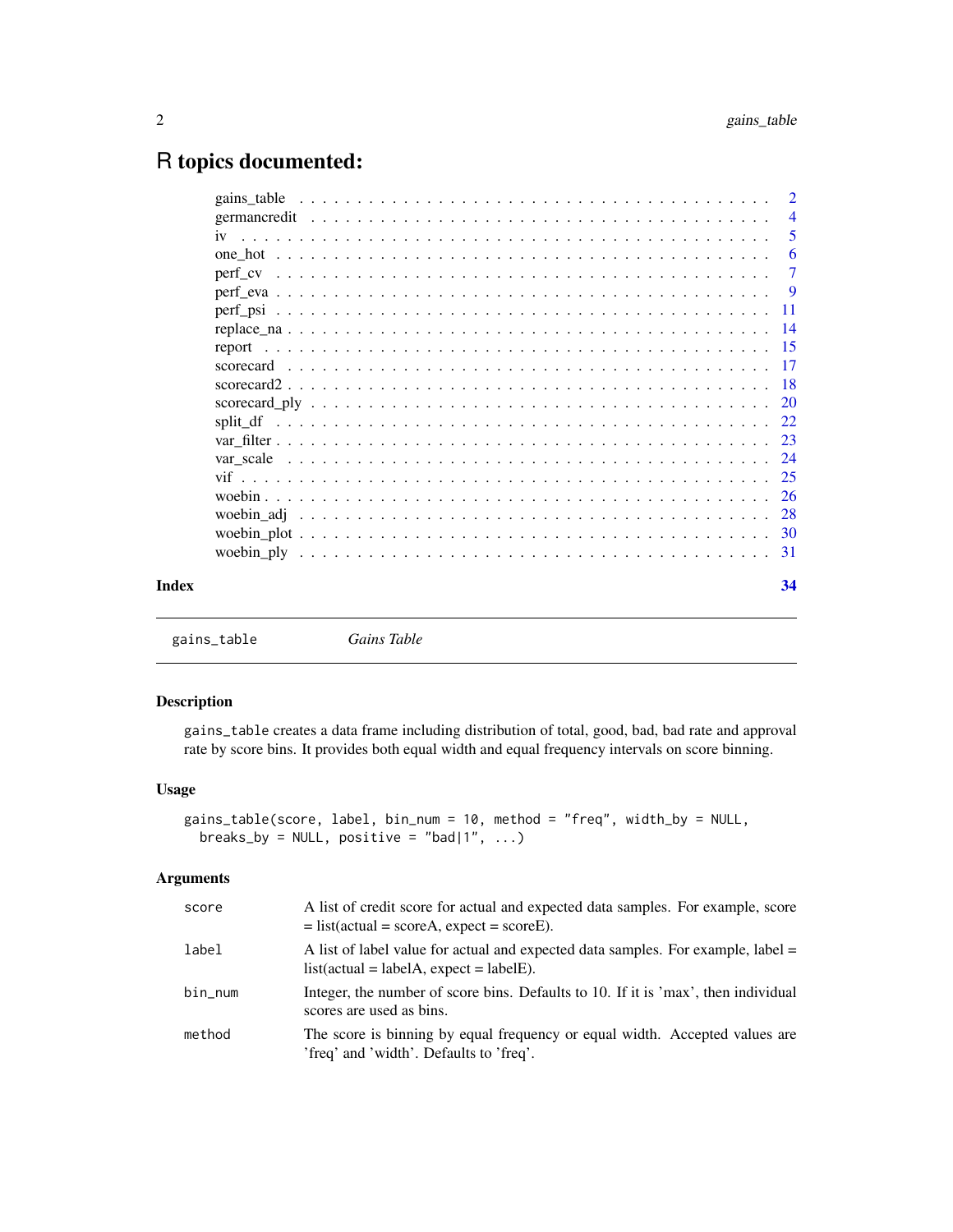# <span id="page-2-0"></span>gains\_table 3

| width_by  | Number, increment of the score breaks when method is set as 'width'. If it is<br>provided the above parameter bin_num will not be used. Defaults to NULL. |  |
|-----------|-----------------------------------------------------------------------------------------------------------------------------------------------------------|--|
| breaks_by | The name of data set to create breakpoints. Defaults to the first data set. Or<br>numeric values to set breakpoints manually.                             |  |
| positive  | Value of positive class, Defaults to "badl1".                                                                                                             |  |
| $\cdots$  | Additional parameters.                                                                                                                                    |  |

#### Value

A data frame

#### See Also

[perf\\_eva](#page-8-1) [perf\\_psi](#page-10-1)

```
# data preparing ------
# load germancredit data
data("germancredit")
# filter variable via missing rate, iv, identical value rate
dt_f = var_filter(germancredit, "creditability")
# breaking dt into train and test
dt_list = split_df(dt_f, "creditability")
label_list = lapply(dt_list, function(x) x$creditability)
# woe binning ------
bins = woebin(dt_list$train, "creditability")
# converting train and test into woe values
dt_woe_list = lapply(dt_list, function(x) woebin_ply(x, bins))
# glm ------
m1 = glm(creditability ~ . , family = binomial(), data = dt_woe_list$train)# vif(m1, merge_coef = TRUE)
# Select a formula-based model by AIC
m_step = step(m1, direction="both", trace=FALSE)
m2 = eval(m_step$call)
# vif(m2, merge_coef = TRUE)
# predicted proability
pred\_list = \text{lapply}(dt\_wo\_list, function(x) predict(m2, type = 'response', x))# scorecard ------
card = scorecard(bins, m2)
# credit score, only_total_score = TRUE
score\_list = \text{lapply}(dt\_list, function(x) scorecard\_ply(x, card))# credit score, only_total_score = FALSE
score_list2 = lapply(dt_list, function(x) scorecard_ply(x, card, only_total_score=FALSE))
```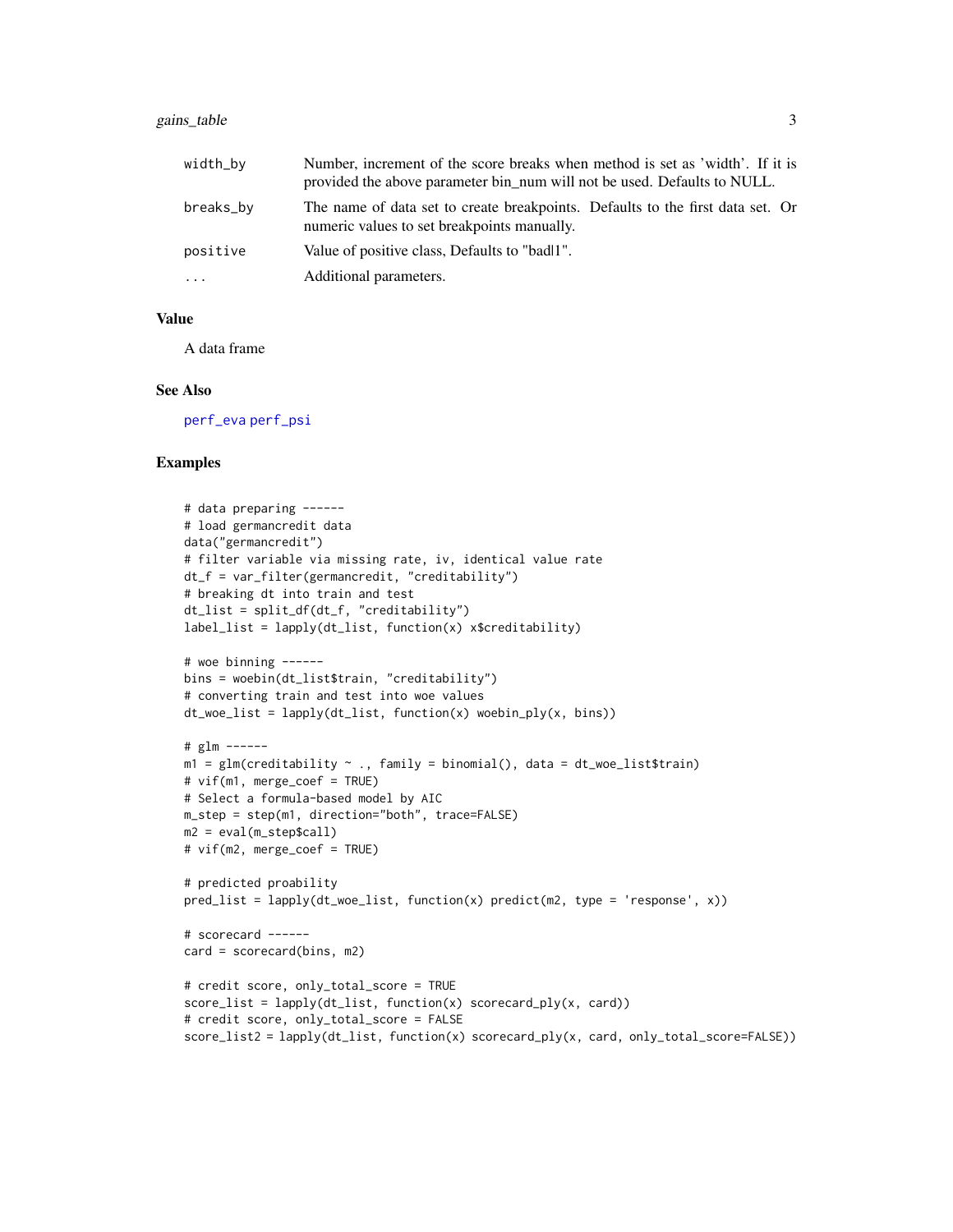```
###### perf_eva examples ######
# Example I, one datset
## predicted p1
perf_eva(pred = pred_list$train, label=dt_list$train$creditability, title = 'train')
## predicted score
# perf_eva(pred = score_list$train, label=dt_list$train$creditability, title = 'train')
# Example II, multiple datsets
## predicted p1
perf_eva(pred = pred_list, label = label_list)
## predicted score
# perf_eva(score_list, label_list)
###### perf_psi examples ######
# Example I # only total psi
psi1 = perf_psi(score = score_list, label = label_list)
psi1$psi # psi data frame
psi1$pic # pic of score distribution
# Example II # both total and variable psi
psi2 = perf_psi(score = score_list, label = label_list)
# psi2$psi # psi data frame
# psi2$pic # pic of score distribution
###### gains_table examples ######
# Example I, input score and label can be a list or a vector
g1 = gains_table(score = score_list$train, label = label_list$train)
g2 = gains_table(score = score_list, label = label_list)
# Example II, specify the bins number and type
g3 = gains_table(score = score_list, label = label_list, bin_number = 20)g4 = gains_table(score = score_list, label = label_list, method = 'width')
```
germancredit *German Credit Data*

#### Description

Credit data that classifies debtors described by a set of attributes as good or bad credit risks. See source link below for detailed information.

#### Usage

data(germancredit)

<span id="page-3-0"></span>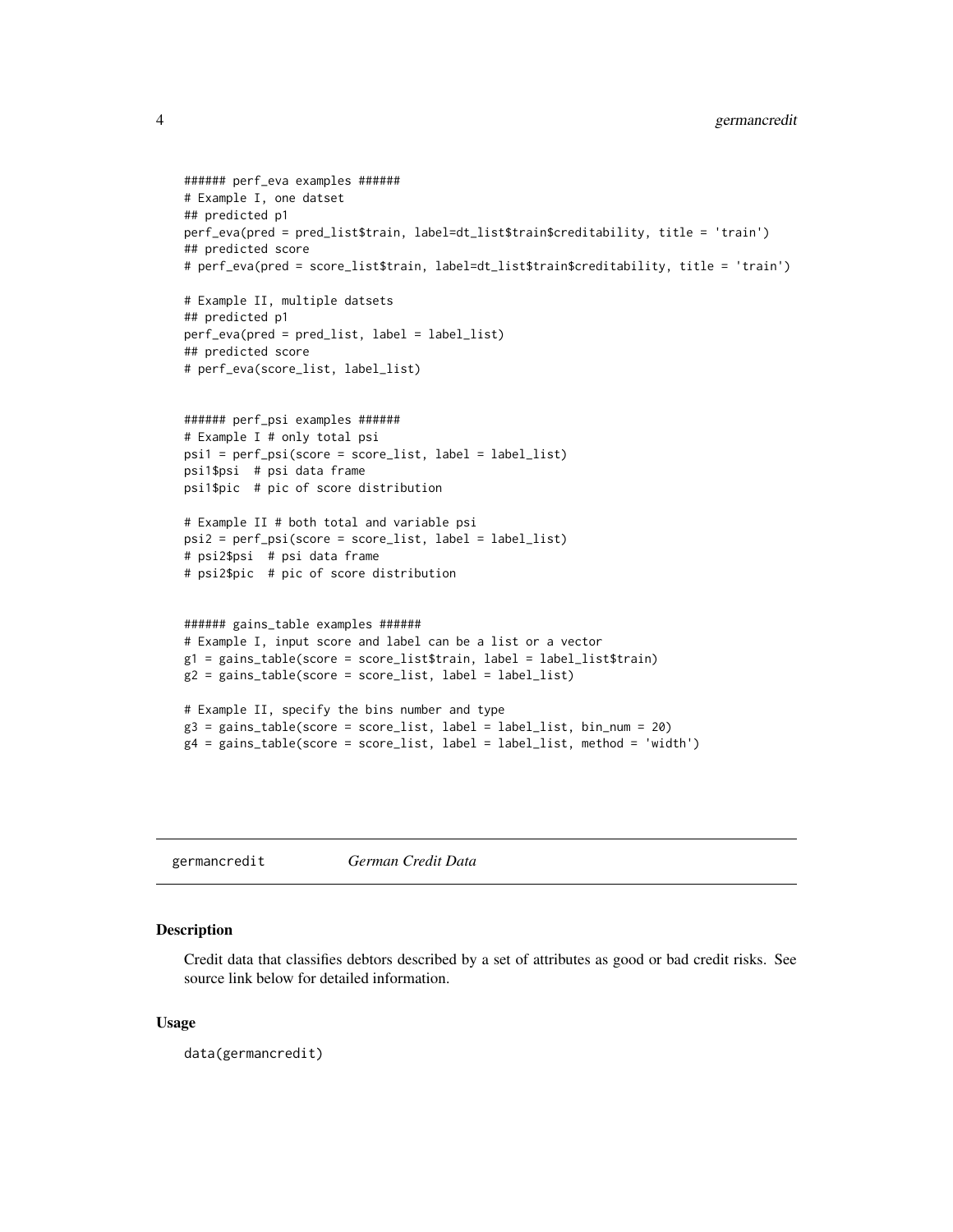# <span id="page-4-0"></span>Format

A data frame with 21 variables (numeric and factors) and 1000 observations.

#### Source

[http://archive.ics.uci.edu/ml/datasets/Statlog+\(German+Credit+Data\)](http://archive.ics.uci.edu/ml/datasets/Statlog+(German+Credit+Data))

# Examples

```
# load German credit data
data(germancredit)
# structure of germancredit
str(germancredit)
# summary of germancredit
# lapply(germancredit, summary)
```
iv *Information Value*

# Description

This function calculates information value (IV) for multiple x variables. It treats each unique value in x variables as a group. If there is a zero number of y class, it will be replaced by 0.99 to make sure woe/iv is calculable.

# Usage

 $iv(dt, y, x = NULL, positive = "bad|1", order = TRUE)$ 

# Arguments

| dt           | A data frame with both x (predictor/feature) and y (response/label) variables.                                |
|--------------|---------------------------------------------------------------------------------------------------------------|
| y            | Name of y variable.                                                                                           |
| $\mathsf{x}$ | Name of x variables. Defaults to NULL. If x is NULL, then all columns except<br>y are counted as x variables. |
| positive     | Value of positive class, Defaults to "badl1".                                                                 |
| order        | Logical, Defaults to TRUE. If it is TRUE, the output will descending order via<br>1V.                         |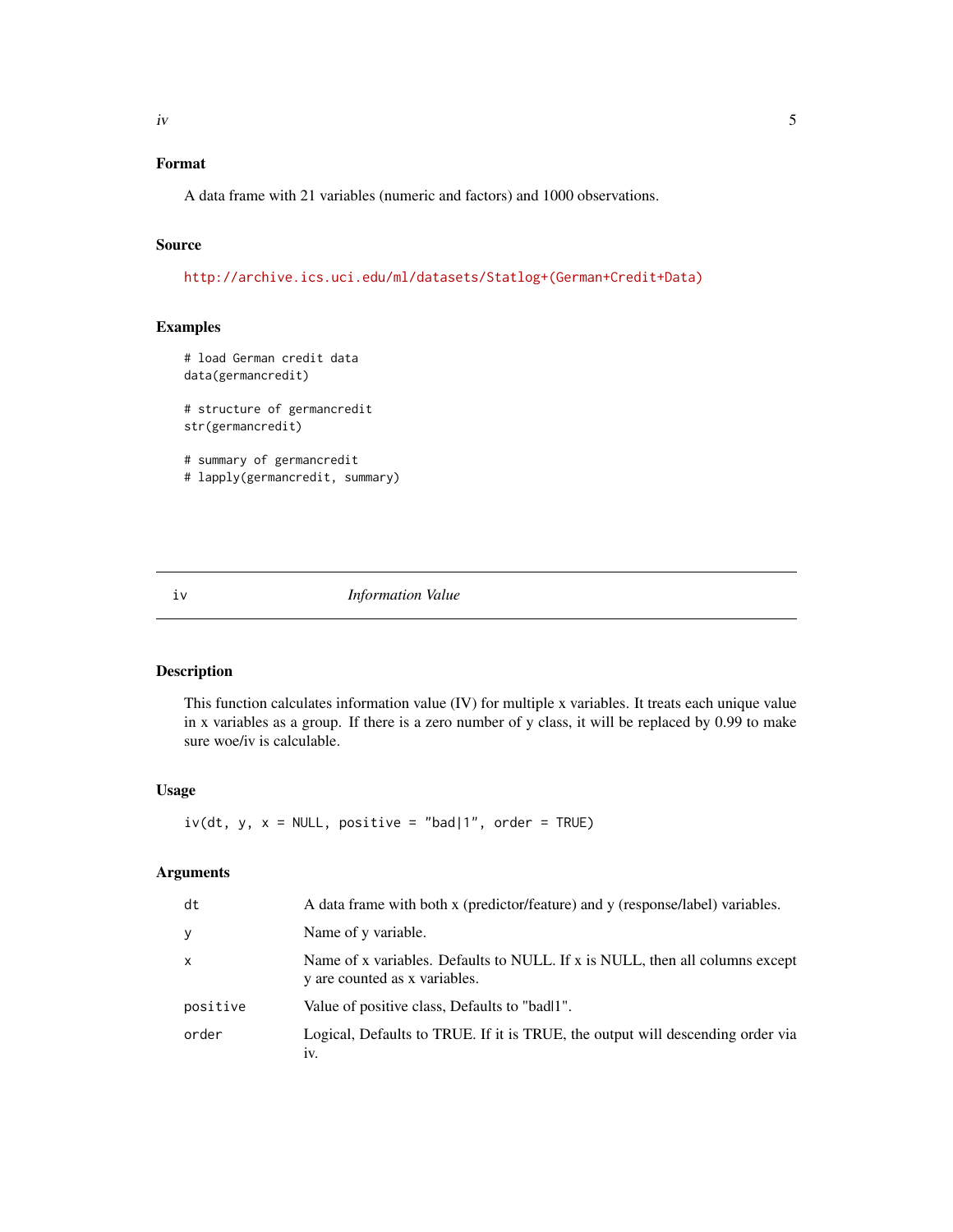## <span id="page-5-0"></span>Details

IV is a very useful concept for variable selection while developing credit scorecards. The formula for information value is shown below:

$$
IV = \sum (DistributionBad_i - DistributionGood_i) * \ln(\frac{DistributionBad_i}{DistributionGood_i}).
$$

The log component in information value is defined as weight of evidence (WOE), which is shown as

$$
Weight of Evidence = \ln(\frac{DistributionBad_i}{DistributionGood_i}).
$$

The relationship between information value and predictive power is as follows:

| Information Value     | <b>Predictive Power</b> |
|-----------------------|-------------------------|
| < 0.02                | useless for prediction  |
| $0.02$ to $0.1$       | Weak predictor          |
| $0.1 \text{ to } 0.3$ | Medium predictor        |
| > 0.3                 | Strong predictor        |

# Value

A data frame with columns for variable and info\_value

#### Examples

```
# Load German credit data
data(germancredit)
# information values
info_value = iv(germancredit, y = "creditability")str(info_value)
```
one\_hot *One Hot Encoding*

# Description

One-hot encoding on categorical variables and replace missing values. It is not needed when creating a standard scorecard model, but required in models that without doing woe transformation.

#### Usage

```
one_hot(dt, var_skip = NULL, var_encode = NULL, nacol_rm = FALSE, ...)
```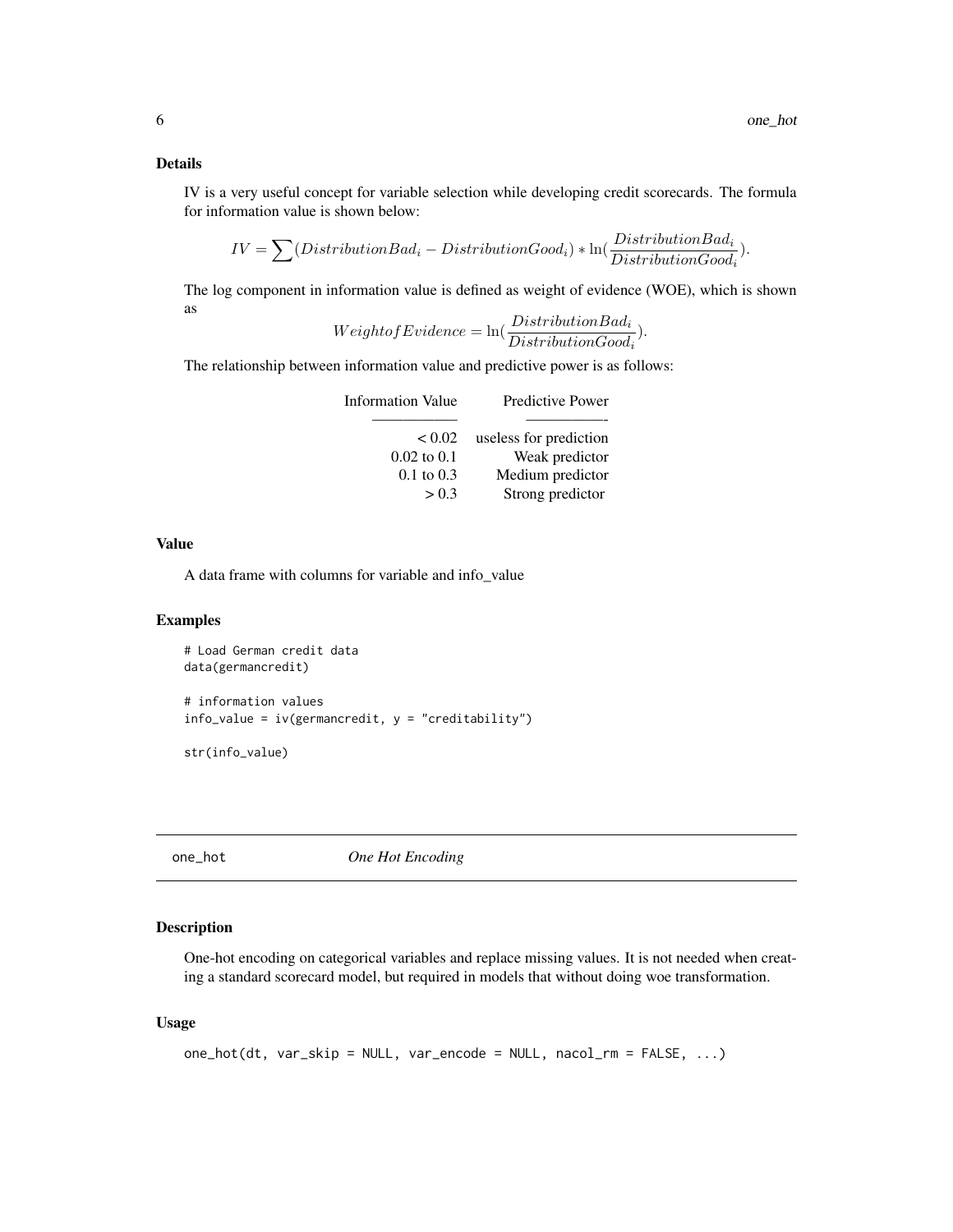#### <span id="page-6-0"></span>perf\_cv 7

#### Arguments

| dt         | A data frame.                                                                                                                                                                 |
|------------|-------------------------------------------------------------------------------------------------------------------------------------------------------------------------------|
| var_skip   | Name of categorical variables that will skip for one-hot encoding. Defaults to<br>NULL.                                                                                       |
| var_encode | Name of categorical variables to be one-hot encoded, Defaults to NULL. If it is<br>NULL, then all categorical variables except in var_skip are counted.                       |
| nacol      | Logical. One-hot encoding on categorical variable contains missing values,<br>whether to remove the column generated to indicate the presence of NAs. De-<br>faults to FALSE. |
| $\cdot$    | Additional parameters.                                                                                                                                                        |

# Value

A data frame

# Examples

```
# load germancredit data
data(germancredit)
library(data.table)
dat = rbind(setDT(germancredit)[, c(sample(20,3),21)],
  data.table(creditability=sample(c("good","bad"),10,replace=TRUE)),
  fill=TRUE)
# one hot encoding
## keep na columns from categorical variable
dat_onehot1 = one_hot(dat, var_skip = 'creditability', nacol_rm = FALSE) # default
str(dat_onehot1)
## remove na columns from categorical variable
dat_onehot2 = one_hot(dat, var_skip = 'creditability', nacol_rm = TRUE)
str(dat_onehot2)
```

|  | ∼ |  |  |  |
|--|---|--|--|--|
|  |   |  |  |  |

# perf\_cv *Cross Validation*

#### Description

perf\_cv provides cross validation on logistic regression and other binomial classification models.

#### Usage

```
perf\_cv(dt, y, x = NULL, no_folds = 5, seeds = NULL,binomial_metric = "ks", positive = "bad|1", breaks_list = NULL, ...)
```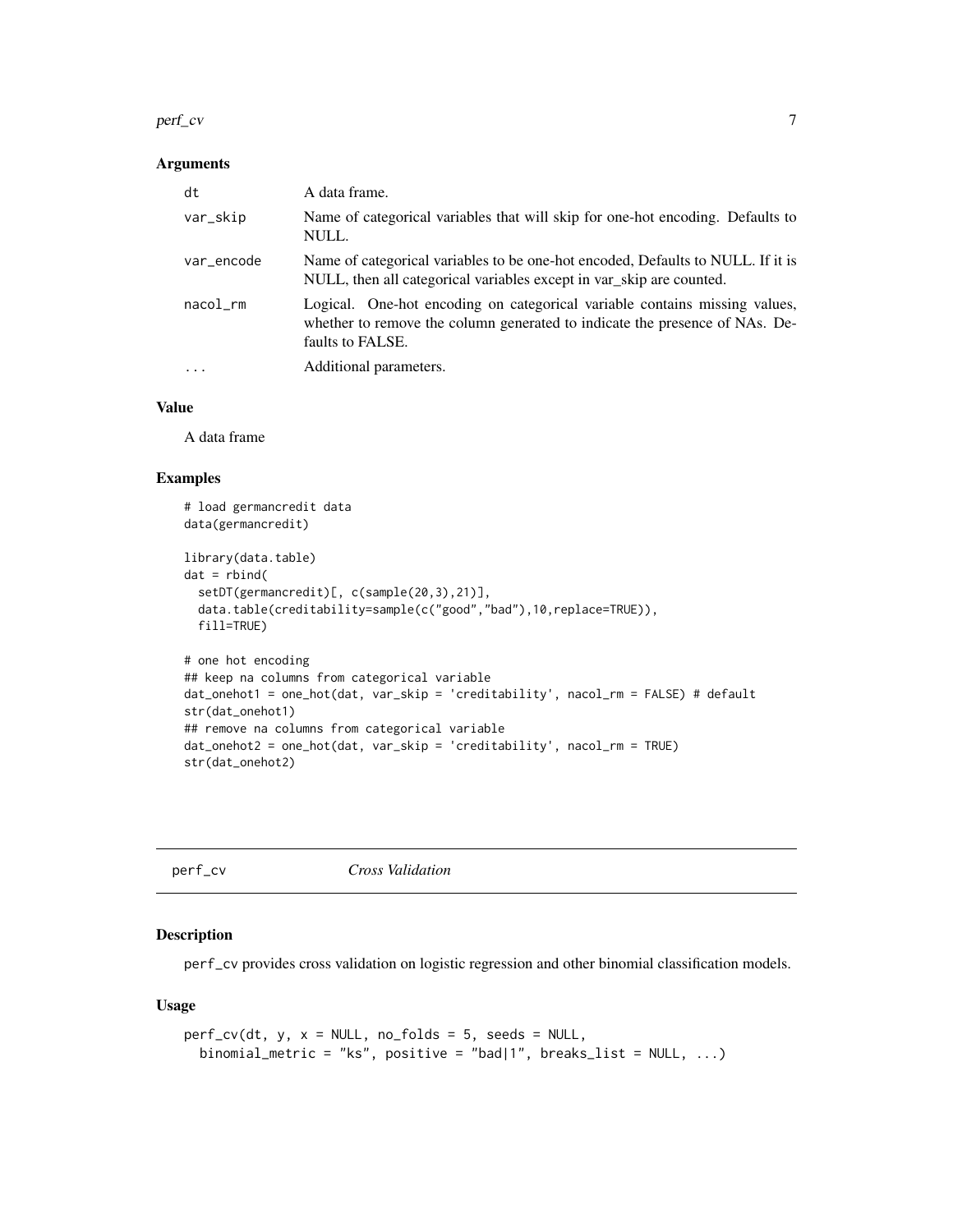# Arguments

| dt              | A data frame with both x (predictor/feature) and y (response/label) variables.                                                                                                           |  |  |
|-----------------|------------------------------------------------------------------------------------------------------------------------------------------------------------------------------------------|--|--|
| У               | Name of y variable.                                                                                                                                                                      |  |  |
| X               | Name of x variables. Defaults to NULL. If x is NULL, then all columns except<br>y are counted as x variables.                                                                            |  |  |
| no_folds        | Number of folds for K-fold cross-validation. Defaults to 5.                                                                                                                              |  |  |
| seeds           | The seeds to create multiple random splits of the input dataset into training and<br>validation data by using split_df function. Defaults to NULL.                                       |  |  |
| binomial_metric |                                                                                                                                                                                          |  |  |
|                 | Defaults to ks.                                                                                                                                                                          |  |  |
| positive        | Value of positive class, defaults to "badl1".                                                                                                                                            |  |  |
| breaks_list     | List of break points, defaults to NULL. If it is NULL, then using original values<br>of the input data to fitting model, otherwise converting into woe values based on<br>training data. |  |  |
| $\ddotsc$       | Additional parameters.                                                                                                                                                                   |  |  |

# Value

A list of data frames of binomial metrics for each datasets.

### Examples

```
## Not run:
data("germancredit")
dt = var_filter(germancredit, y = 'creditability')
bins = woebin(dt, y = 'creditability')
dt_woe = woebin_ply(dt, bins)
perf1 = perf_c v(dt_woe, y = 'creditability', no_folds = 5)perf2 = perf_cv(dt_woe, y = 'creditability', no_folds = 5,
  seeds = sample(1000, 10))
perf3 = perf_cv(dt_woe, y = 'creditability', no_folds = 5,
  binomial_metric = c('ks', 'auc'))
```
## End(Not run)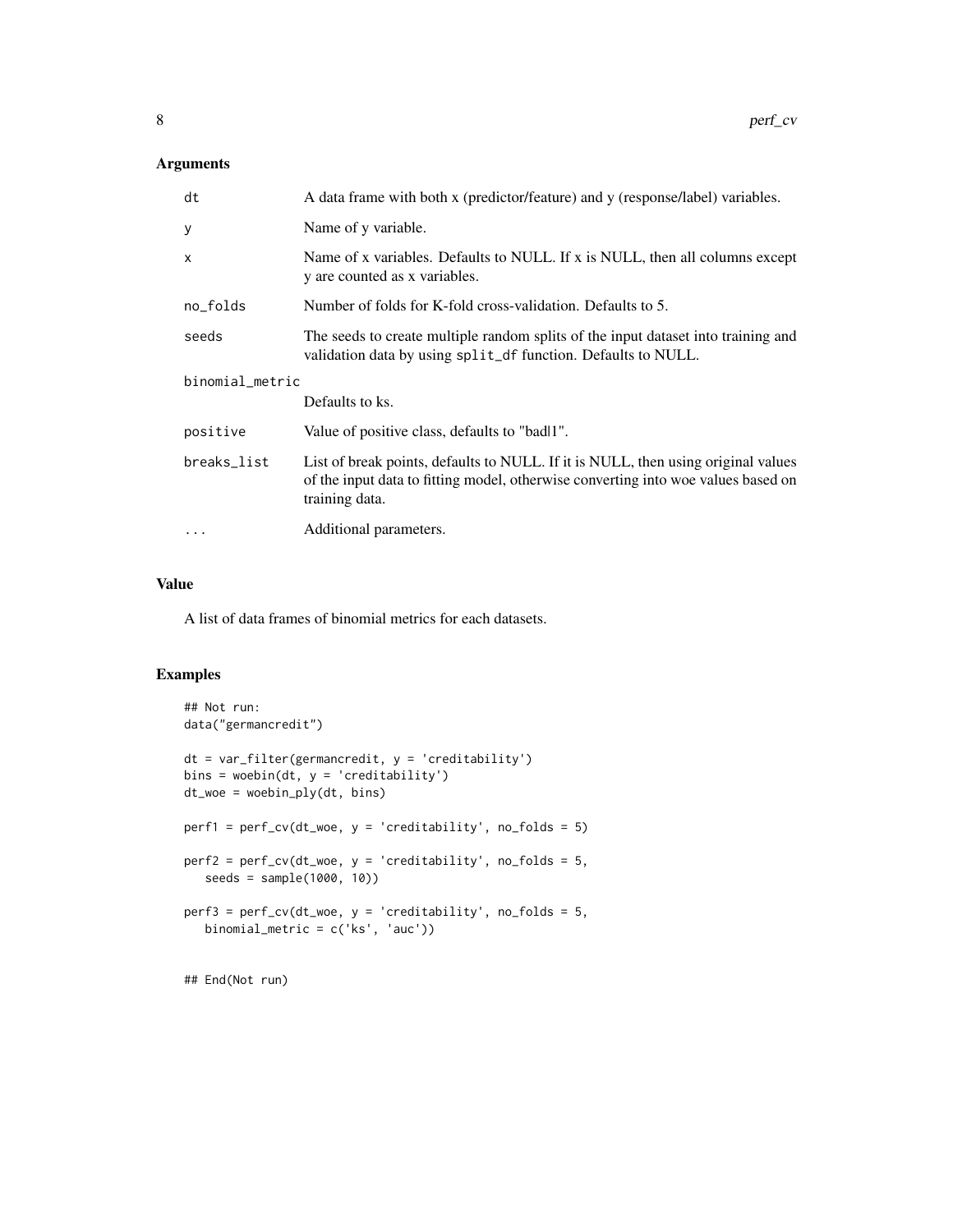<span id="page-8-1"></span><span id="page-8-0"></span>

#### Description

perf\_eva calculates metrics to evaluate the performance of binomial classification model. It can also creates confusion matrix and model performance graphics.

#### Usage

```
perf_eva(pred, label, title = NULL, binomial_metric = c("mse", "rmse",
  "logloss", "r2", "ks", "auc", "gini"), confusion_matrix = FALSE,
  threshold = NULL, show_plot = c("ks", "lift"), pred\_desc = TRUE,positive = "bad|1", ...)
```
# Arguments

| pred             | A list or vector of predicted probability or score.                                                                          |  |  |
|------------------|------------------------------------------------------------------------------------------------------------------------------|--|--|
| label            | A list or vector of label values.                                                                                            |  |  |
| title            | The title of plot. Defaults to NULL.                                                                                         |  |  |
| binomial_metric  |                                                                                                                              |  |  |
|                  | Defaults to c('mse', 'rmse', 'logloss', 'r2', 'ks', 'auc', 'gini'). If it is NULL,<br>then no metric will calculated.        |  |  |
| confusion_matrix |                                                                                                                              |  |  |
|                  | Logical, whether to create a confusion matrix. Defaults to TRUE.                                                             |  |  |
| threshold        | Confusion matrix threshold. Defaults to the pred on maximum F1.                                                              |  |  |
| show_plot        | Defaults to $c('ks', 'roc')$ . Accepted values including $c('ks', 'lift', 'gain', 'roc', )$<br>'lz', 'pr', 'fl', 'density'). |  |  |
| pred_desc        | whether to sort the argument of pred in descending order. Defaults to TRUE.                                                  |  |  |
| positive         | Value of positive class. Defaults to "badl1".                                                                                |  |  |
| $\cdots$         | Additional parameters.                                                                                                       |  |  |
|                  |                                                                                                                              |  |  |

# Details

Accuracy = true positive and true negative/total cases

Error rate = false positive and false negative/total cases

TPR, True Positive Rate(Recall or Sensitivity) = true positive/total actual positive

PPV, Positive Predicted Value(Precision) = true positive/total predicted positive

TNR, True Negative Rate(Specificity) = true negative/total actual negative =  $1$ -FPR

NPV, Negative Predicted Value = true negative/total predicted negative

# Value

A list of binomial metric, confusion matrix and graphics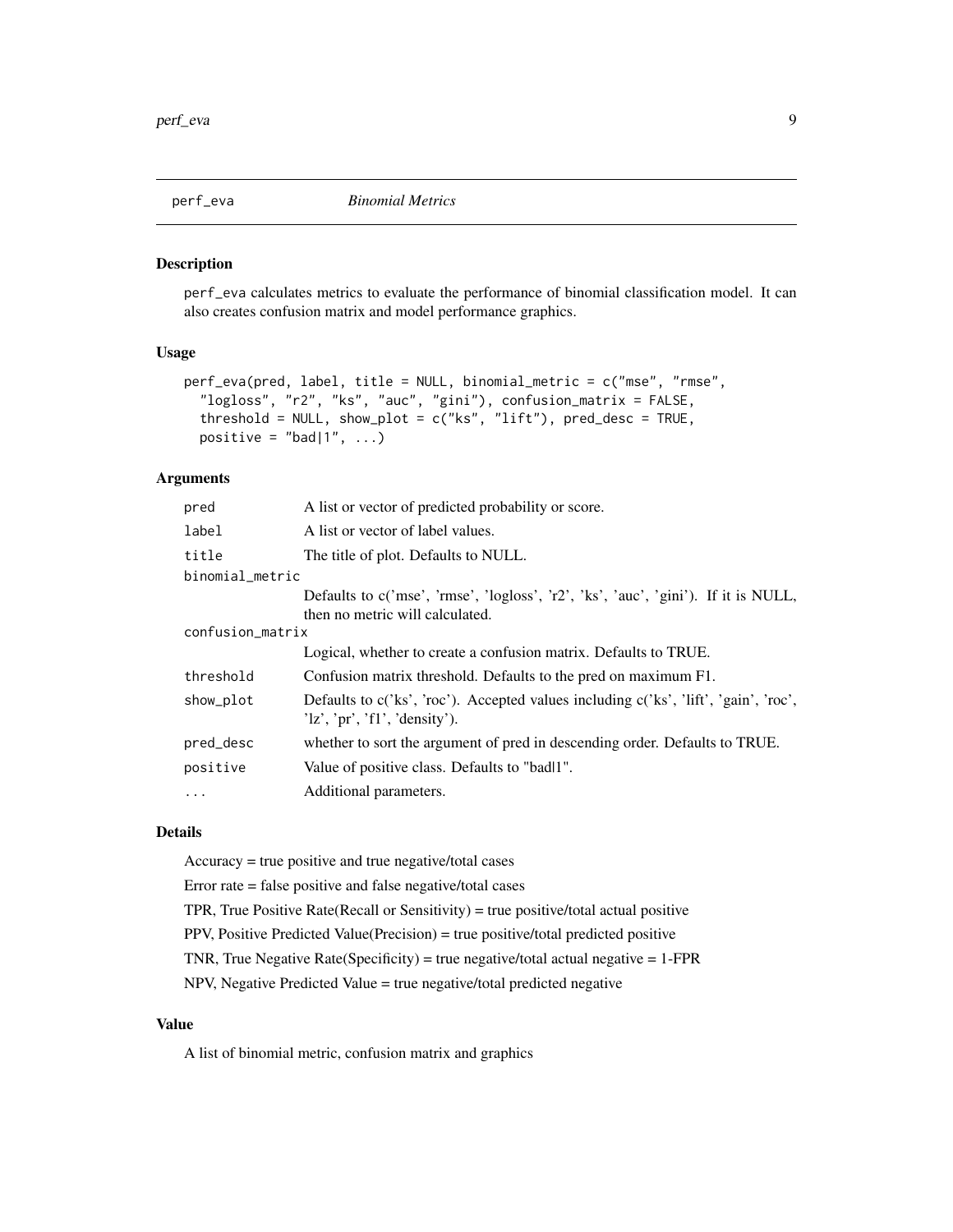#### See Also

[perf\\_psi](#page-10-1)

```
# data preparing ------
# load germancredit data
data("germancredit")
# filter variable via missing rate, iv, identical value rate
dt_f = var_filter(germancredit, "creditability")
# breaking dt into train and test
dt_list = split_df(dt_f, "creditability")
label_list = lapply(dt_list, function(x) x$creditability)
# woe binning ------
bins = woebin(dt_list$train, "creditability")
# converting train and test into woe values
dt_woe_list = lapply(dt_list, function(x) woebin_ply(x, bins))
# glm ------
m1 = glm(creditability ~ ., family = binomial(), data = dt_woe_list$train)# vif(m1, merge_coef = TRUE)
# Select a formula-based model by AIC
m_step = step(m1, direction="both", trace=FALSE)
m2 = eval(m_step$call)
# vif(m2, merge_coef = TRUE)
# predicted proability
pred_list = lapply(dt_woe_list, function(x) predict(m2, type = 'response', x))
# scorecard ------
card = scorecard(bins, m2)
# credit score, only_total_score = TRUE
score_list = lapply(dt_list, function(x) scorecard_ply(x, card))
# credit score, only_total_score = FALSE
score_list2 = lapply(dt_list, function(x) scorecard_ply(x, card,
  only_total_score=FALSE))
###### perf_eva examples ######
# Example I, one datset
## predicted p1
perf_eva(pred = pred_list$train, label=dt_list$train$creditability,
 title = 'train')
## predicted score
# perf_eva(pred = score_list$train, label=dt_list$train$creditability,
# title = 'train')
# Example II, multiple datsets
## predicted p1
```
<span id="page-9-0"></span>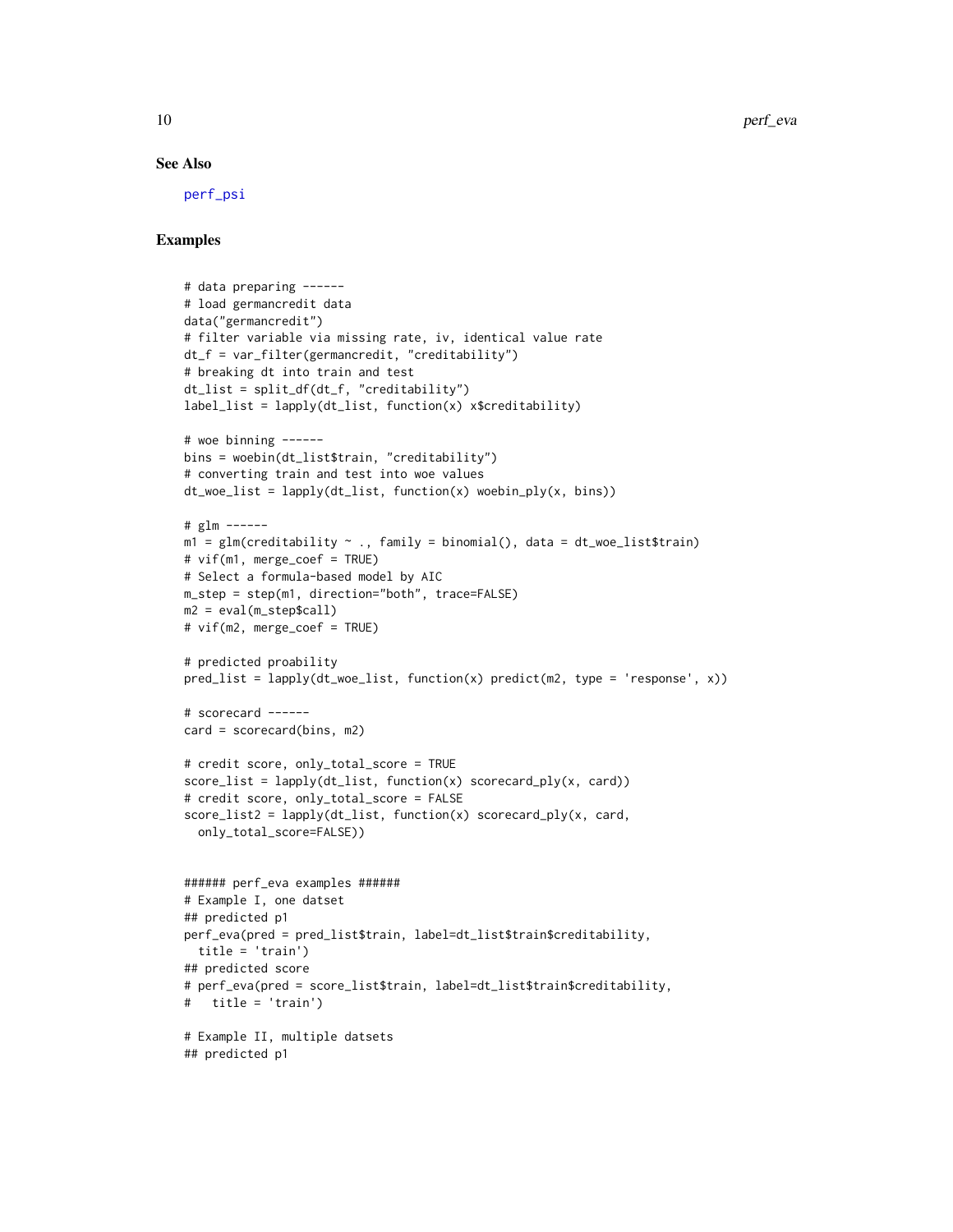#### <span id="page-10-0"></span>perf\_psi 11

```
perf_eva(pred = pred_list, label = label_list,
show_plot = c('ks', 'lift', 'gain', 'roc', 'lz', 'pr', 'f1', 'density'))
## predicted score
# perf_eva(score_list, label_list)
###### perf_psi examples ######
# Example I # only total psi
psi1 = perf_psi(score = score_list, label = label_list)
psi1$psi # psi data frame
psi1$pic # pic of score distribution
# Example II # both total and variable psi
psi2 = perf_psi(score = score_list, label = label_list)
# psi2$psi # psi data frame
# psi2$pic # pic of score distribution
###### gains_table examples ######
# Example I, input score and label can be a list or a vector
g1 = gains_table(score = score_list$train, label = label_list$train)
g2 = gains_table(score = score_list, label = label_list)
# Example II, specify the bins number and type
g3 = gains_table(score = score_list, label = label_list, bin_num = 20)
g4 = gains_table(score = score_list, label = label_list, method = 'width')
```

```
perf_psi PSI
```
# Description

perf\_psi calculates population stability index (PSI) for both total credit score and variables. It can also creates graphics to display score distribution and bad rate trends.

#### Usage

```
perf_psi(score, label = NULL, title = NULL, show_plot = TRUE,
 positive = "bad|1", threshold_variable = 20, var_skip = NULL, \ldots)
```
# Arguments

| score | A list of credit score for actual and expected data samples. For example, score<br>$=$ list(actual = scoreA, expect = scoreE).                   |
|-------|--------------------------------------------------------------------------------------------------------------------------------------------------|
| label | A list of label value for actual and expected data samples. For example, label =<br>$list(actual = labelA, expect = labelE)$ . Defaults to NULL. |
| title | Title of plot, Defaults to NULL.                                                                                                                 |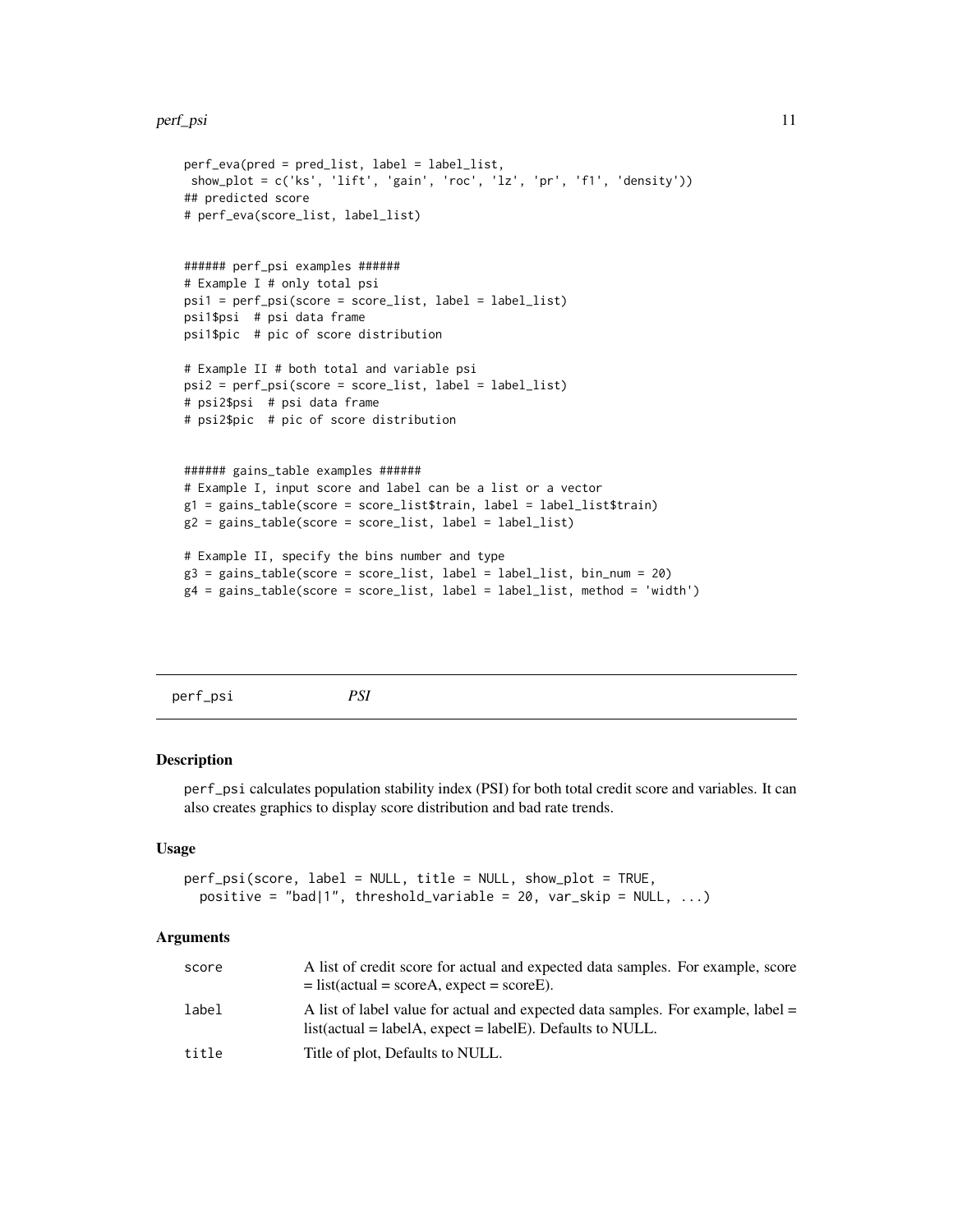<span id="page-11-0"></span>

| show_plot          | Logical. Defaults to TRUE.                                                                                                                                                       |  |  |
|--------------------|----------------------------------------------------------------------------------------------------------------------------------------------------------------------------------|--|--|
| positive           | Value of positive class, Defaults to "badl1".                                                                                                                                    |  |  |
| threshold_variable |                                                                                                                                                                                  |  |  |
|                    | Integer. Defaults to 20. If the number of unique values $>$ threshold_variable,<br>the provided score will be counted as total credit score, otherwise, it is variable<br>score. |  |  |
| var_skip           | Name of variables that are not score, such as id column. It should be the same<br>with the var_kp in scorecard_ply function. Defaults to NULL.                                   |  |  |
| $\cdot$            | Additional parameters.                                                                                                                                                           |  |  |
|                    |                                                                                                                                                                                  |  |  |

# Details

The population stability index (PSI) formula is displayed below:

$$
PSI = \sum ((Actual\% - Expected\%) * (\ln(\frac{Actual\%}{Expected\%)}))).
$$

The rule of thumb for the PSI is as follows: Less than 0.1 inference insignificant change, no action required; 0.1 - 0.25 inference some minor change, check other scorecard monitoring metrics; Greater than 0.25 inference major shift in population, need to delve deeper.

# Value

A data frame of psi and graphics of credit score distribution

### See Also

[perf\\_eva](#page-8-1) [gains\\_table](#page-1-1)

```
# data preparing ------
# load germancredit data
data("germancredit")
# filter variable via missing rate, iv, identical value rate
dt_f = var_filter(germancredit, "creditability")
# breaking dt into train and test
dt_list = split_df(dt_f, "creditability")
label_list = \text{lapply}(dt_list, function(x) x$creditability)# woe binning ------
bins = woebin(dt_list$train, "creditability")
# converting train and test into woe values
dt_woe_list = lapply(dt_list, function(x) woebin_ply(x, bins))
# glm ------
m1 = glm(creditability \sim ., family = binomial(), data = dt_woe_list$train)# vif(m1, merge_coef = TRUE)
# Select a formula-based model by AIC
```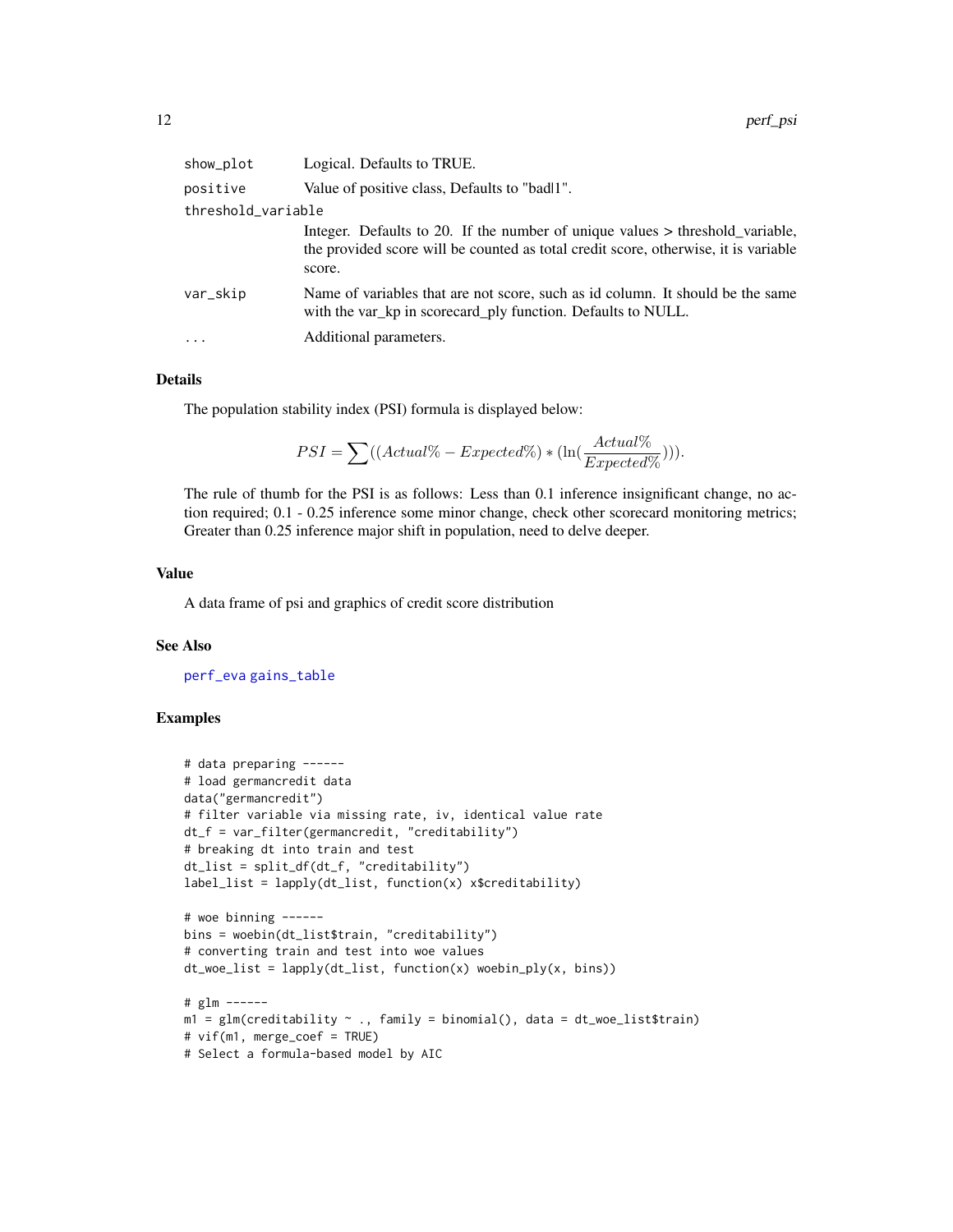#### perf\_psi 13

```
m_step = step(m1, direction="both", trace=FALSE)
m2 = eval(m_step$call)
# vif(m2, merge_coef = TRUE)
# predicted proability
pred_list = lapply(dt_woe_list, function(x) predict(m2, type = 'response', x))
# scorecard ------
card = scorecard(bins, m2)
# credit score, only_total_score = TRUE
score_list = lapply(dt_list, function(x) scorecard_ply(x, card))
# credit score, only_total_score = FALSE
score_list2 = lapply(dt_list, function(x) scorecard_ply(x, card, only_total_score=FALSE))
###### perf_eva examples ######
# Example I, one datset
## predicted p1
perf_eva(pred = pred_list$train, label=dt_list$train$creditability, title = 'train')
## predicted score
# perf_eva(pred = score_list$train, label=dt_list$train$creditability, title = 'train')
# Example II, multiple datsets
## predicted p1
perf_eva(pred = pred_list, label = label_list)
## predicted score
# perf_eva(score_list, label_list)
###### perf_psi examples ######
# Example I # only total psi
psi1 = perf_psi(score = score_list, label = label_list)
psi1$psi # psi data frame
psi1$pic # pic of score distribution
# modify colors
# perf_psi(score = score_list, label = label_list,
# line_color='#FC8D59', bar_color=c('#FFFFBF', '#99D594'))
# Example II # both total and variable psi
psi2 = perf_psi(score = score_list, label = label_list)
# psi2$psi # psi data frame
# psi2$pic # pic of score distribution
###### gains_table examples ######
# Example I, input score and label can be a list or a vector
g1 = gains_table(score = score_list$train, label = label_list$train)
g2 = gains_table(score = score_list, label = label_list)
# Example II, specify the bins number and type
g3 = gains_table(score = score_list, label = label_list, bin_num = 20)
g4 = gains_table(score = score_list, label = label_list, method = 'width')
```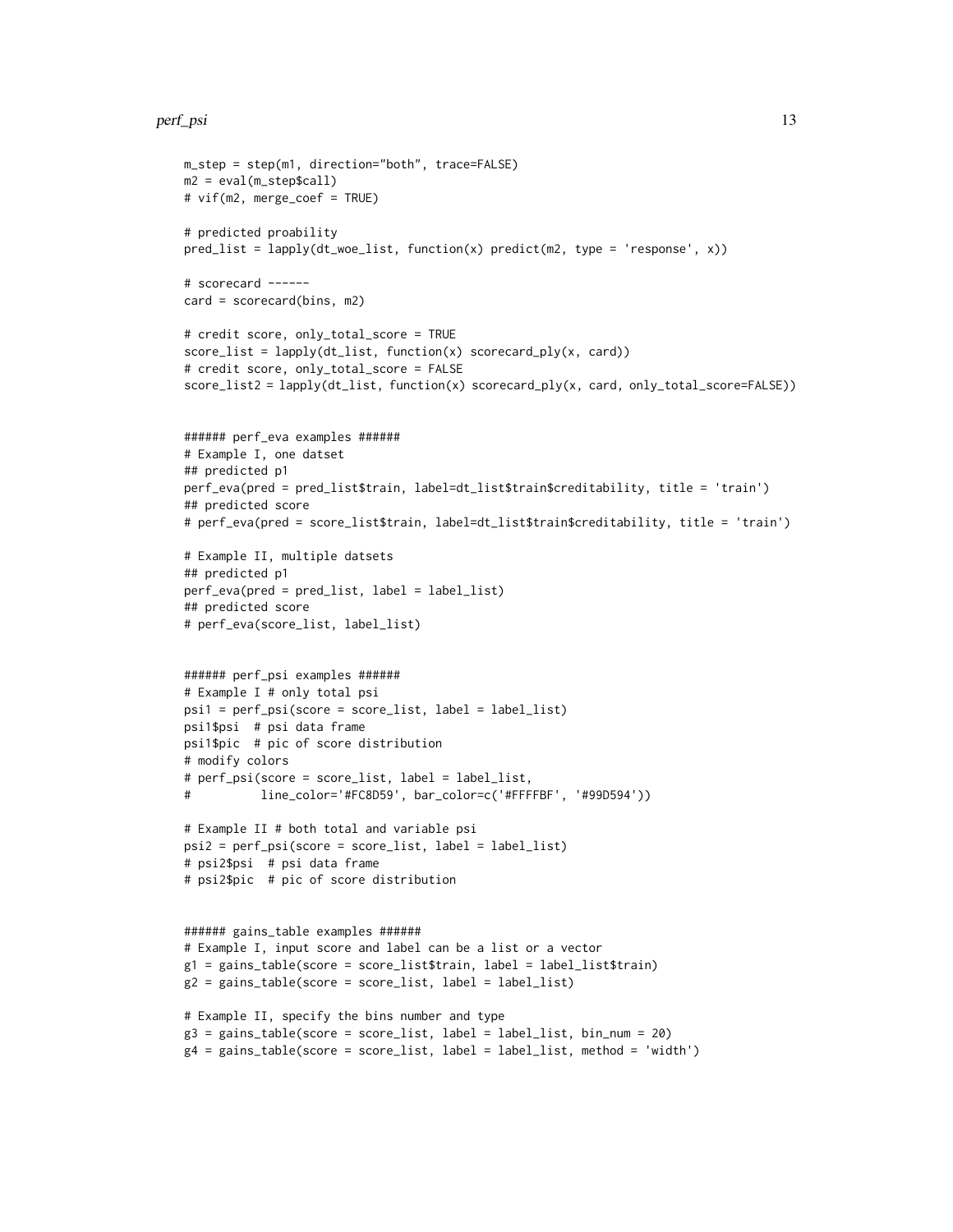<span id="page-13-0"></span>replace\_na *Replace Missing Values*

# Description

Replace missing values with a specified value or mean/median value.

# Usage

replace\_na(dt, repl)

# Arguments

| A data frame or vector.                                                                                                                                                          |
|----------------------------------------------------------------------------------------------------------------------------------------------------------------------------------|
| Replace missing values with a specified value such as -1, or the mean/median<br>value for numeric variable and mode value for categorical variable if repl is<br>mean or median. |
|                                                                                                                                                                                  |

```
# load germancredit data
data(germancredit)
library(data.table)
dat = rbind(setDT(germancredit)[, c(sample(20,3),21)],
  data.table(creditability=sample(c("good","bad"),10,replace=TRUE)),
  fill=TRUE)
## replace with -1
dat_{repna1} = replace_na(dat, repl = -1)
## replace with median for numeric, and mode for categorical
dat_repna2 = replace_na(dat, repl = 'median')
## replace with mean for numeric, and mode for categorical
dat_repna3 = replace_na(dat, repl = 'mean')
```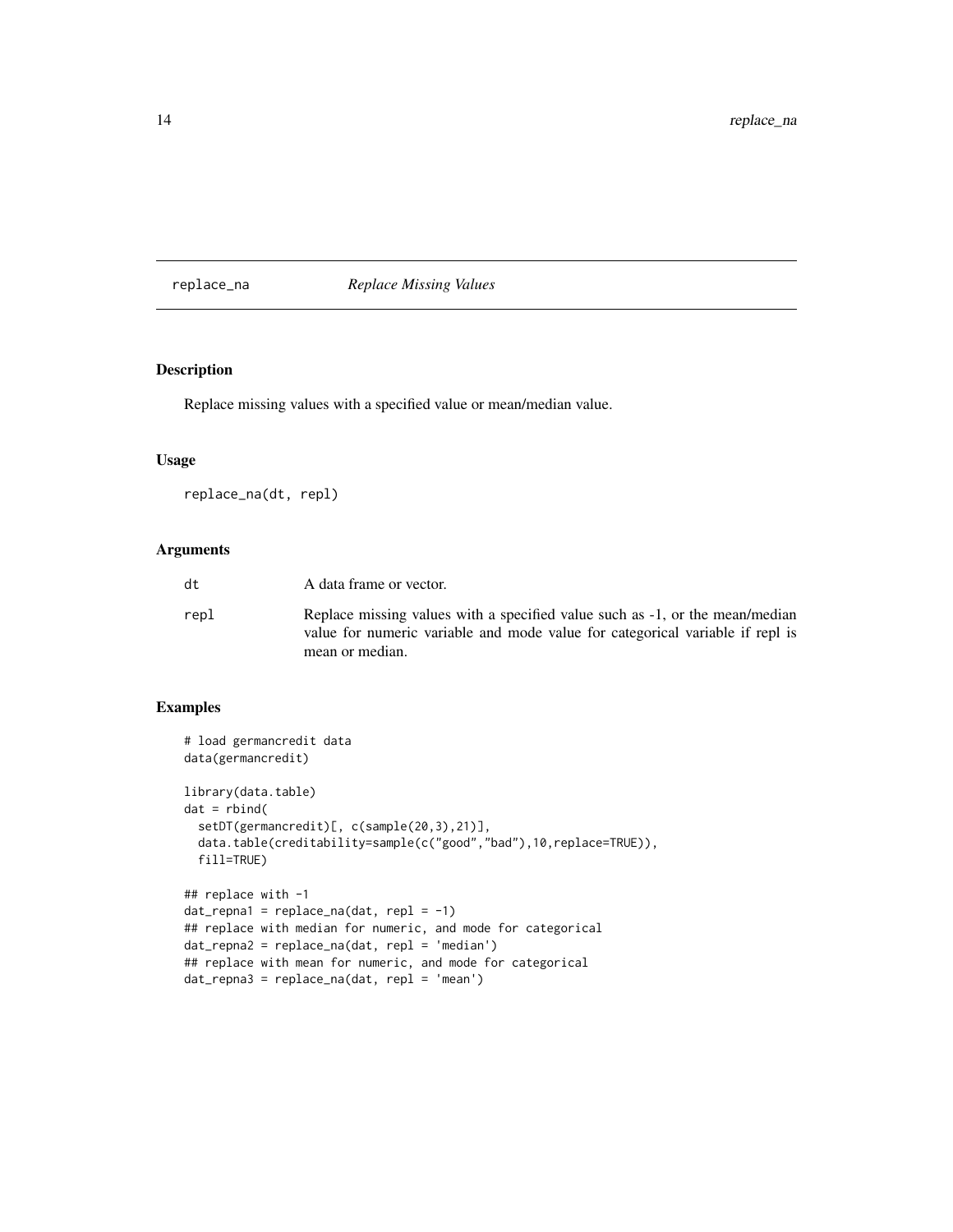<span id="page-14-0"></span>

# Description

report creates a scorecard modeling report and save it as a xlsx file.

# Usage

```
report(dt, y, x, breaks_list, special_values = NULL, seed = 618,
 save_report = "report", positive = "bad|1", ...)
```
# Arguments

| dt          | A data frame or a list of data frames that have both x (predictor/feature) and y<br>(response/label) variables. If there are multiple data frames are provided, only<br>the first data frame would be used for training, and the others would be used for<br>testing/validation. |
|-------------|----------------------------------------------------------------------------------------------------------------------------------------------------------------------------------------------------------------------------------------------------------------------------------|
| y           | Name of y variable.                                                                                                                                                                                                                                                              |
| X           | Name of x variables. Defaults to NULL. If x is NULL, then all columns except<br>y are counted as x variables.                                                                                                                                                                    |
| breaks_list | A list of break points. It can be extracted from words and words and via the<br>argument save_breaks_list.                                                                                                                                                                       |
|             | special values The values specified in special values will be in separate bins. Defaults to<br>NULL.                                                                                                                                                                             |
| seed        | A random seed to split input data frame. Defaults to 618. If it is NULL, input dt<br>will not split into two datasets.                                                                                                                                                           |
| save_report | The name of xlsx file where the report is to be saved. Defaults to 'report'.                                                                                                                                                                                                     |
| positive    | Value of positive class, default "badl1".                                                                                                                                                                                                                                        |
| $\cdots$    | Additional parameters.                                                                                                                                                                                                                                                           |

```
## Not run:
data("germancredit")
y = 'creditability'
x = c("status.of.existing.checking.account",
  "duration.in.month",
  "credit.history",
  "purpose",
  "credit.amount",
  "savings.account.and.bonds",
  "present.employment.since",
  "installment.rate.in.percentage.of.disposable.income",
```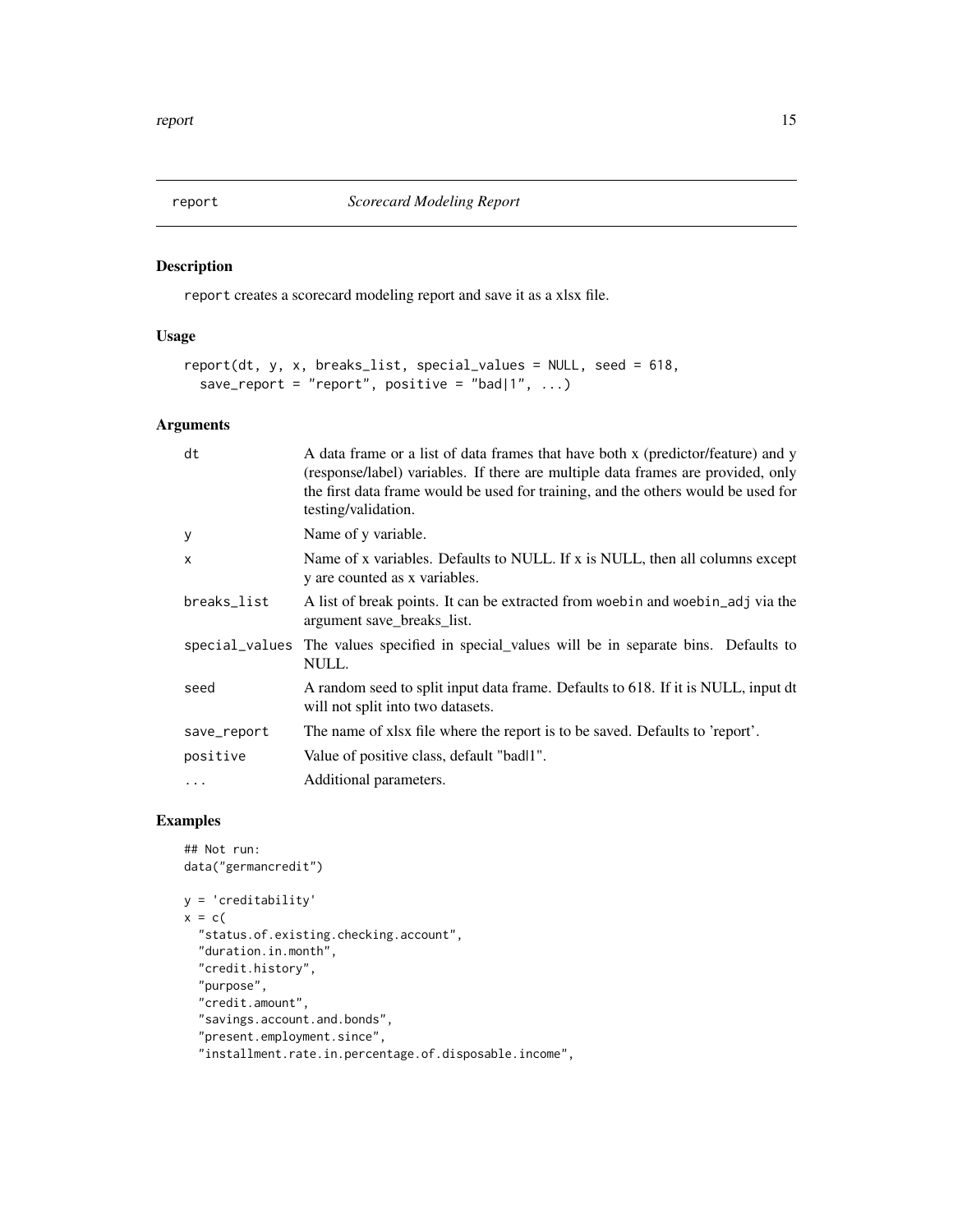```
"personal.status.and.sex",
  "property",
  "age.in.years",
  "other.installment.plans",
  "housing"
\lambdaspecial_values=NULL
breaks_list=list(
status.of.existing.checking.account=c("... < 0 DM%,%0 <= ... < 200 DM",
   "... >= 200 DM / salary assignments for at least 1 year", "no checking account"),
 duration.in.month=c(8, 16, 34, 44),
 credit.history=c(
  "no credits taken/ all credits paid back duly%,%all credits at this bank paid back duly",
   "existing credits paid back duly till now", "delay in paying off in the past",
   "critical account/ other credits existing (not at this bank)"),
 purpose=c("retraining%,%car (used)", "radio/television",
   "furniture/equipment%,%domestic appliances%,%business%,%repairs",
   "car (new)%,%others%,%education"),
 credit.amount=c(1400, 1800, 4000, 9200),
 savings.account.and.bonds=c("... < 100 DM", "100 <= ... < 500 DM",
   "500 \le ... \le 1000 DM%, %... >= 1000 DM%, %unknown/ no savings account"),
 present.employment.since=c("unemployed%,%... < 1 year", "1 <= ... < 4 years",
   "4 \leq ... \leq 7 years", "... >= 7 years"),
 installment.rate.in.percentage.of.disposable.income=c(2, 3),
personal.status.and.sex=c("male : divorced/separated", "female : divorced/separated/married",
   "male : single", "male : married/widowed"),
 property=c("real estate", "building society savings agreement/ life insurance",
   "car or other, not in attribute Savings account/bonds", "unknown / no property"),
 age.in.years=c(26, 28, 35, 37),
 other.installment.plans=c("bank%,%stores", "none"),
housing=c("rent", "own", "for free")
\lambda# Example I
# input dt is a data frame
# split input data frame into two
report(germancredit, y, x, breaks_list, special_values, seed=618, save_report='report1',
  show_plot = c('ks', 'lift', 'gain', 'roc', 'lz', 'pr', 'f1', 'density'))
# donot split input data
report(germancredit, y, x, breaks_list, special_values, seed=NULL, save_report='report2')
# Example II
# input dt is a list
# only one dataset
report(list(dt=germancredit), y, x,
 breaks_list, special_values, seed=NULL, save_report='report3')
# multiple datasets
report(list(dt1=germancredit[sample(1000,500)],
            dt2=germancredit[sample(1000,500)]), y, x,
 breaks_list, special_values, seed=NULL, save_report='report4')
```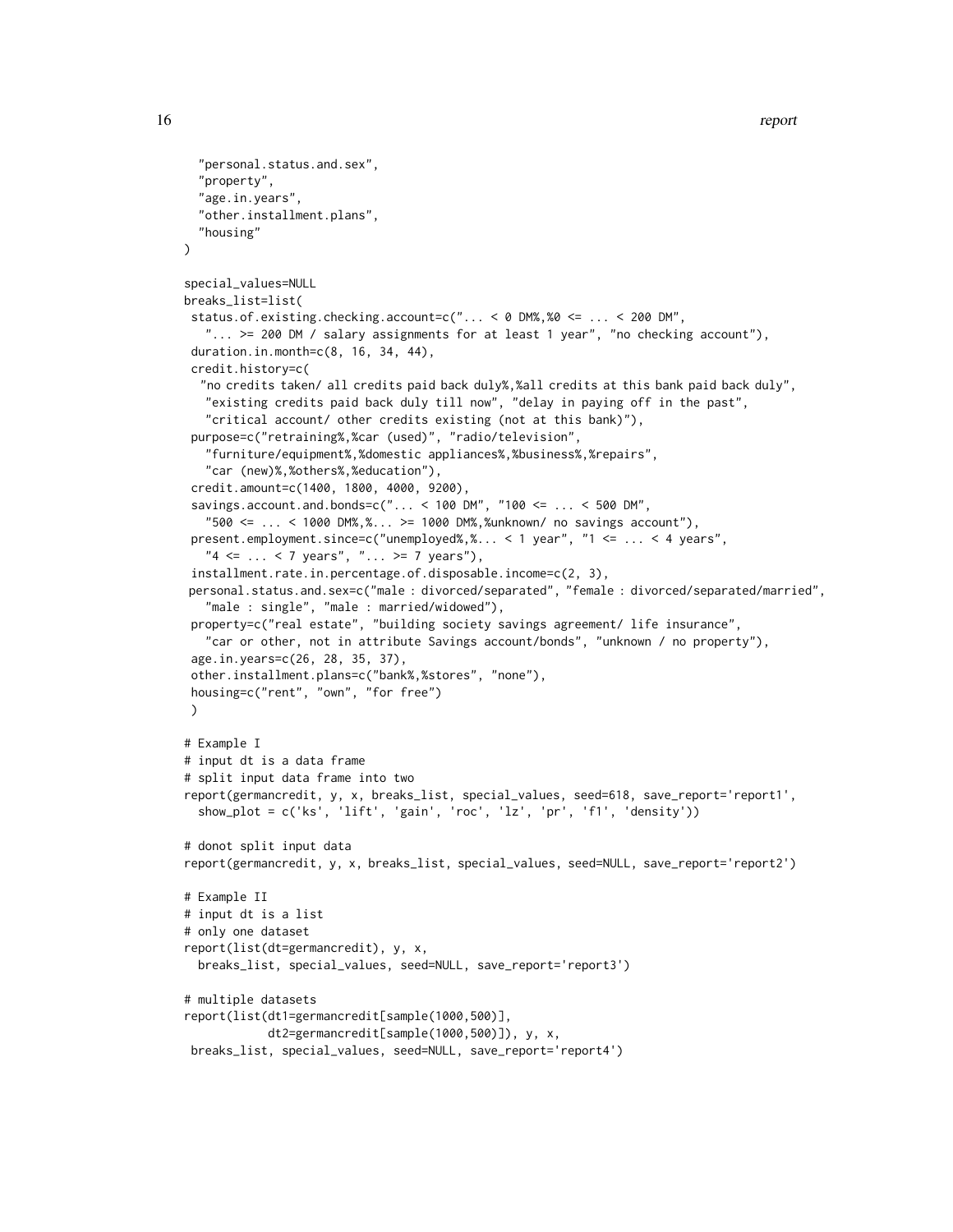#### <span id="page-16-0"></span>scorecard and the set of the set of the set of the set of the set of the set of the set of the set of the set of the set of the set of the set of the set of the set of the set of the set of the set of the set of the set of

```
# multiple datasets
report(list(dt1=germancredit[sample(1000,500)],
            dt2=germancredit[sample(1000,500)],
            dt3=germancredit[sample(1000,500)]), y, x,
breaks_list, special_values, seed=NULL, save_report='report5')
```
## End(Not run)

### <span id="page-16-1"></span>scorecard *Creating a Scorecard*

# Description

scorecard creates a scorecard based on the results from woebin and glm.

# Usage

```
scorecard(bins, model, points0 = 600, odds0 = 1/19, pdo = 50,
 basepoints_eq0 = FALSE, digits = 0)
```
# Arguments

| bins    | Binning information generated from woebin function.                                                                   |
|---------|-----------------------------------------------------------------------------------------------------------------------|
| model   | A glm model object.                                                                                                   |
| points0 | Target points, default 600.                                                                                           |
| odds0   | Target odds, default $1/19$ . Odds = $p/(1-p)$ .                                                                      |
| pdo     | Points to Double the Odds, default 50.                                                                                |
|         | basepoints_eq0 Logical, Defaults to FALSE. If it is TRUE, the basepoints will equally distribute<br>to each variable. |
| digits  | The number of digits after the decimal point for points calculation. Default 0.                                       |

# Value

A list of scorecard data frames

# See Also

[scorecard2](#page-17-1) [scorecard\\_ply](#page-19-1)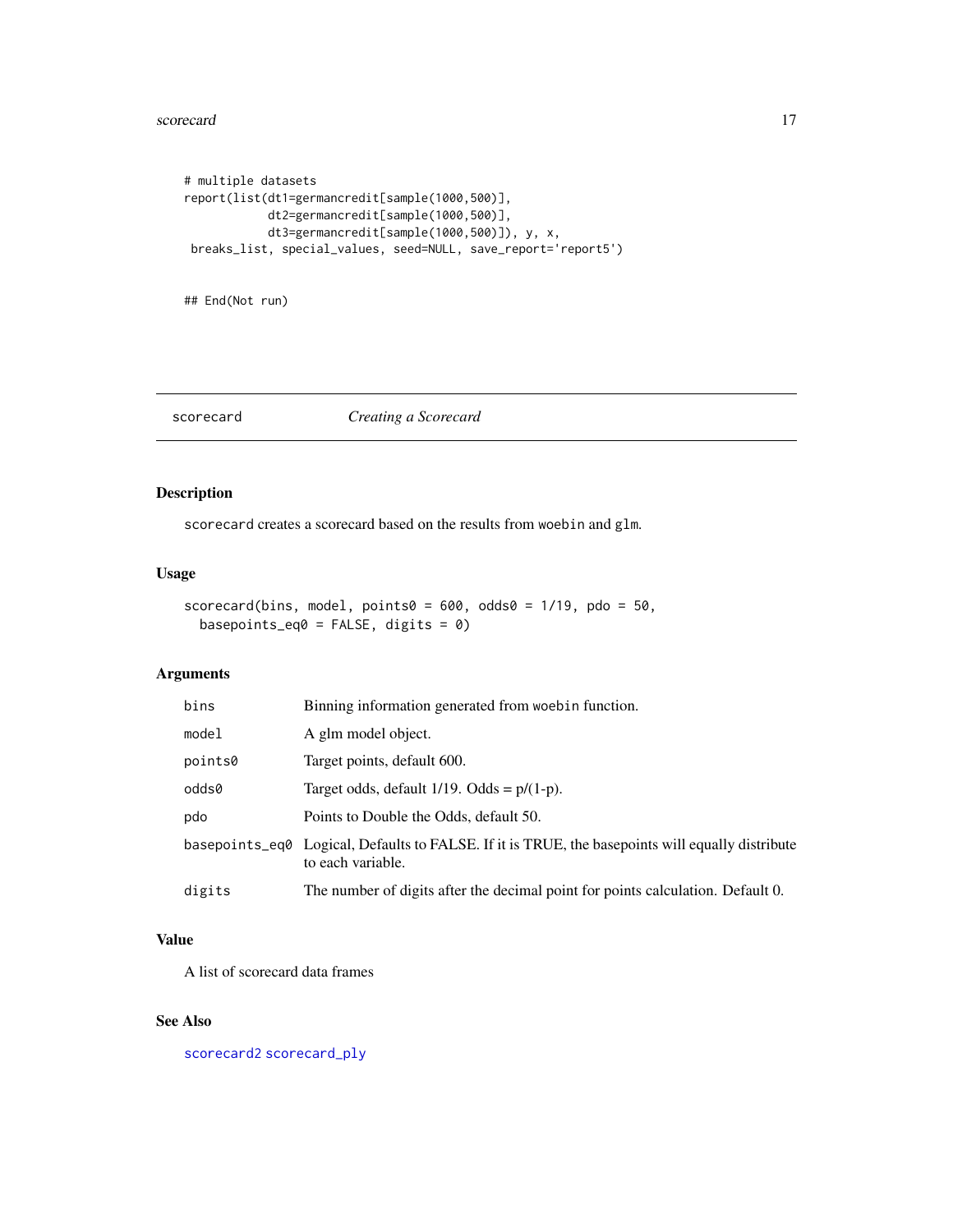#### 18 scorecard2

# Examples

```
# load germancredit data
data("germancredit")
# filter variable via missing rate, iv, identical value rate
dt_sel = var_filter(germancredit, "creditability")
# woe binning ------
bins = woebin(dt_sel, "creditability")
dt_woe = woebin_ply(dt_sel, bins)
# glm ------
m = glm(creditability ~ ., family = binomial(), data = dt_woe)# summary(m)
# Select a formula-based model by AIC
m_step = step(m, direction="both", trace=FALSE)
m = eval(m_step$call)
# summary(m)
# predicted proability
# dt_pred = predict(m, type='response', dt_woe)
# performace
# ks & roc plot
# perf_eva(dt_woe$creditability, dt_pred)
# scorecard
# Example I # creat a scorecard
card = scorecard(bins, m)
card2 = scorecard2(bins=bins, dt=germancredit, y='creditability',
  x=sub('_woe', '', names(coef(m))[-1]))
# credit score
# Example I # only total score
score1 = scorecard_ply(germancredit, card)
# Example II # credit score for both total and each variable
score2 = scorecard_ply(germancredit, card, only_total_score = FALSE)
```
<span id="page-17-1"></span>scorecard2 *Creating a Scorecard*

#### Description

scorecard2 creates a scorecard based on the results from woebin. It has the same function of scorecard, but without model object input and provided adjustment for oversampling.

<span id="page-17-0"></span>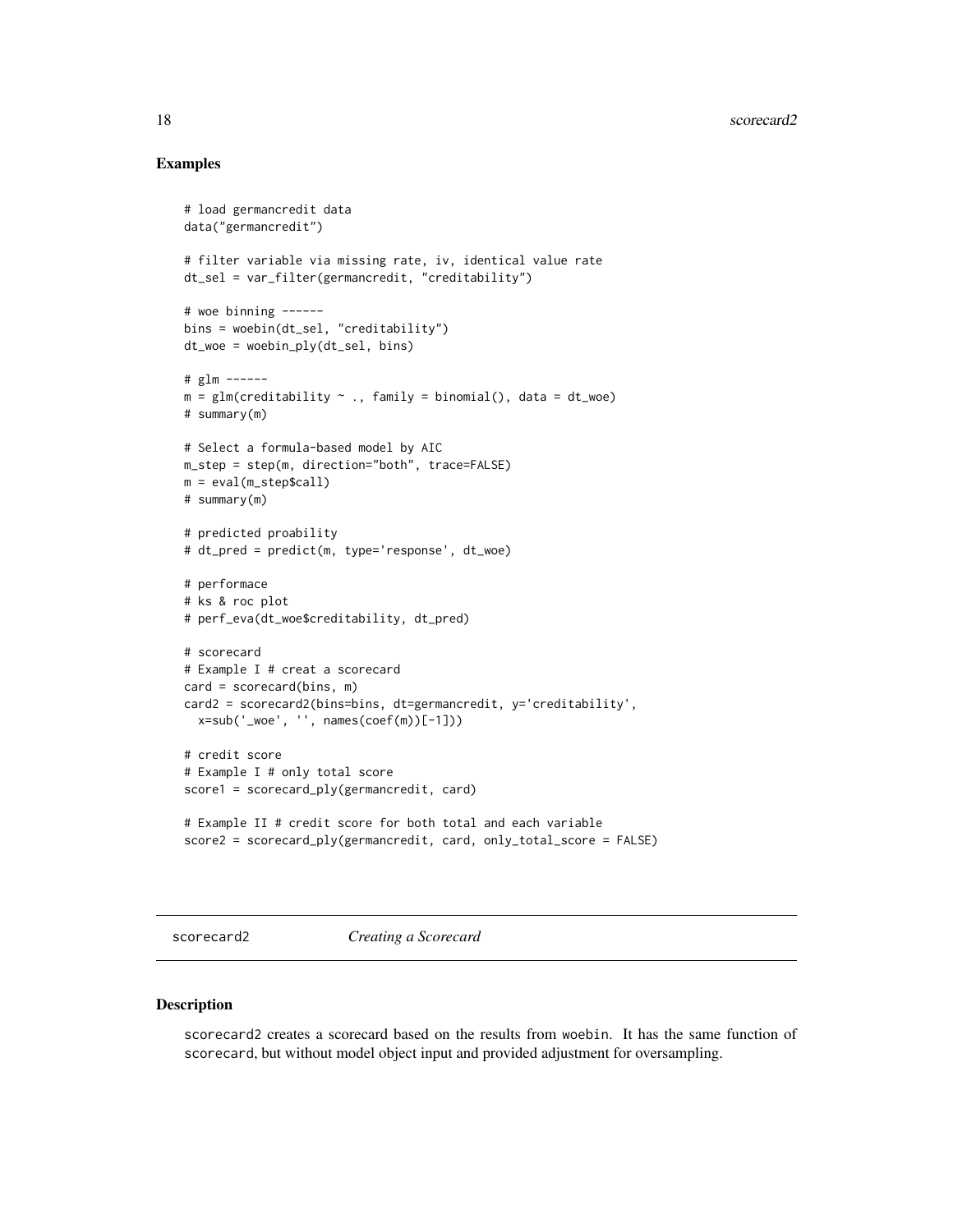#### <span id="page-18-0"></span>scorecard2 19

# Usage

```
scorecard2(bins, dt, y, x = NULL, badprob_pop = NULL, points0 = 600,
 odds0 = 1/19, pdo = 50, basepoints_eq0 = FALSE, digits = 0,
  return_prob = FALSE, positive = "bad|1", \ldots)
```
# Arguments

| bins           | Binning information generated from woebin function.                                                                                |
|----------------|------------------------------------------------------------------------------------------------------------------------------------|
| dt             | A data frame with both x (predictor/feature) and y (response/label) variables.                                                     |
| У              | Name of y variable.                                                                                                                |
| X              | Name of x variables. If it is NULL, then all variables in bins are used. Defaults<br>to NULL.                                      |
| badprob_pop    | Bad probability of population. Accepted range: 0-1, default to NULL. If it is<br>not NULL, the model will adjust for oversampling. |
| points0        | Target points, default 600.                                                                                                        |
| odds0          | Target odds, default $1/19$ . Odds = $p/(1-p)$ .                                                                                   |
| pdo            | Points to Double the Odds, default 50.                                                                                             |
| basepoints_eq0 | Logical, defaults to FALSE. If it is TRUE, the basepoints will equally distribute<br>to each variable.                             |
| digits         | The number of digits after the decimal point for points calculation. Default 0.                                                    |
| return_prob    | Logical, defaults to FALSE. If it is TRUE, the predict probability will also re-<br>turn.                                          |
| positive       | Value of positive class, default "badl1".                                                                                          |
| $\cdots$       | Additional parameters.                                                                                                             |

# Value

A list of scorecard data frames

# See Also

[scorecard](#page-16-1) [scorecard\\_ply](#page-19-1)

```
# load germancredit data
data("germancredit")
# filter variable via missing rate, iv, identical value rate
dt_sel = var_filter(germancredit, "creditability")
# woe binning ------
bins = woebin(dt_sel, "creditability")
dt_woe = woebin_ply(dt_sel, bins)
```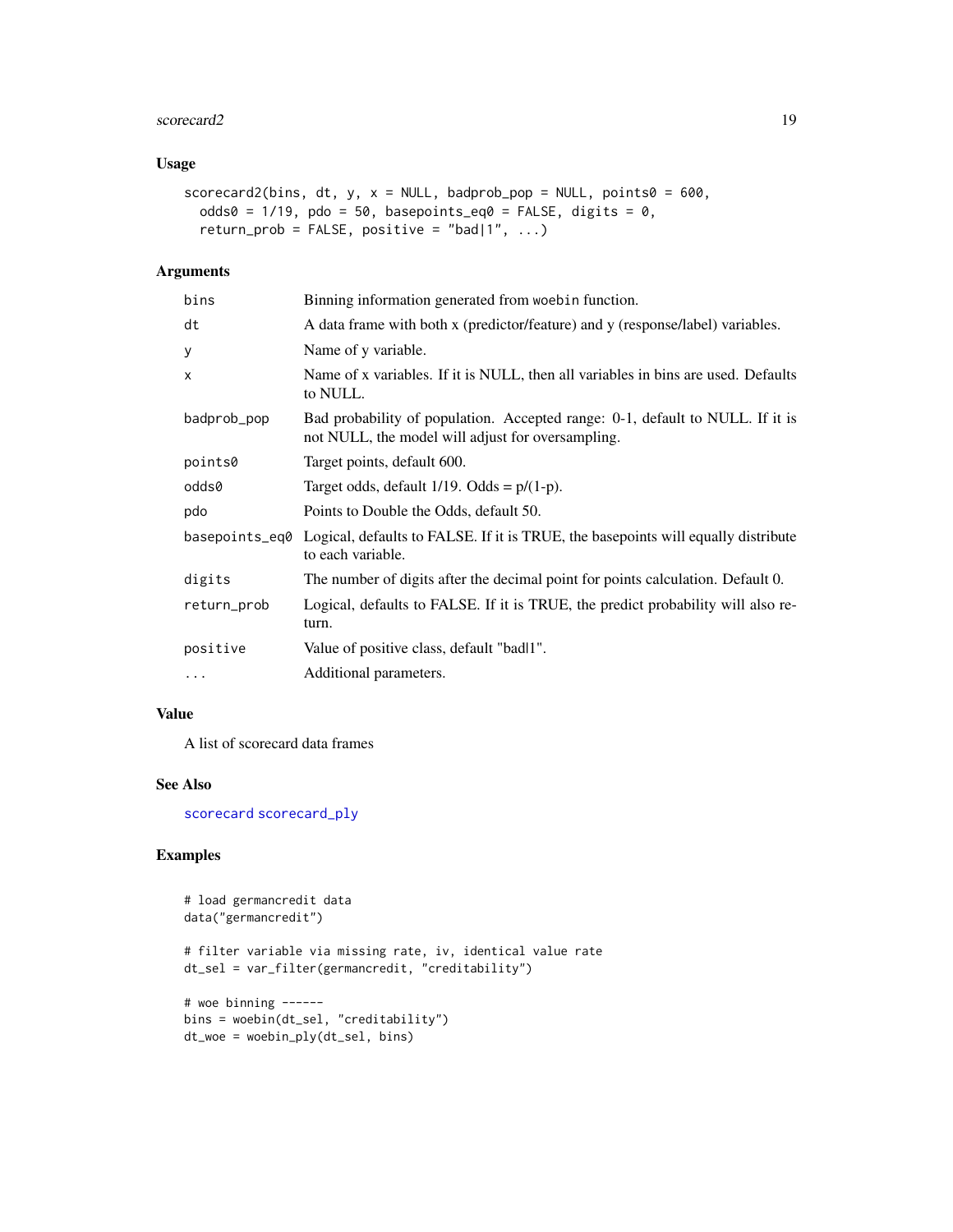```
# glm ------
m = glm(creditability ~ ., family = binomial(), data = dt_moe)# summary(m)
# Select a formula-based model by AIC
m_step = step(m, direction="both", trace=FALSE)
m = eval(m_step$call)
# summary(m)
# predicted proability
# dt_pred = predict(m, type='response', dt_woe)
# performace
# ks & roc plot
# perf_eva(dt_woe$creditability, dt_pred)
# scorecard
# Example I # creat a scorecard
card = scorecard(bins, m)
card2 = scorecard2(bins=bins, dt=germancredit, y='creditability',
  x= sub('_woe', '', names(coef(m))[-1]))
# credit score
# Example I # only total score
score1 = scorecard_ply(germancredit, card)
# Example II # credit score for both total and each variable
```

```
score2 = scorecard_ply(germancredit, card, only_total_score = FALSE)
```
<span id="page-19-1"></span>scorecard\_ply *Score Transformation*

# Description

scorecard\_ply calculates credit score using the results from scorecard.

#### Usage

```
scorecard_ply(dt, card, only_total_score = TRUE, print_step = 0L,
  replace_blank_na = TRUE, var_kp = NULL)
```
#### Arguments

| dt               | A data frame, which is the original dataset for training model.                  |
|------------------|----------------------------------------------------------------------------------|
| card             | The scorecard generated from the function scorecard.                             |
| only_total_score |                                                                                  |
|                  | Logical, Defaults to TRUE. If it is TRUE, then the output includes only total    |
|                  | credit score; Otherwise, if it is FALSE, the output includes both total and each |
|                  | variable's credit score.                                                         |

<span id="page-19-0"></span>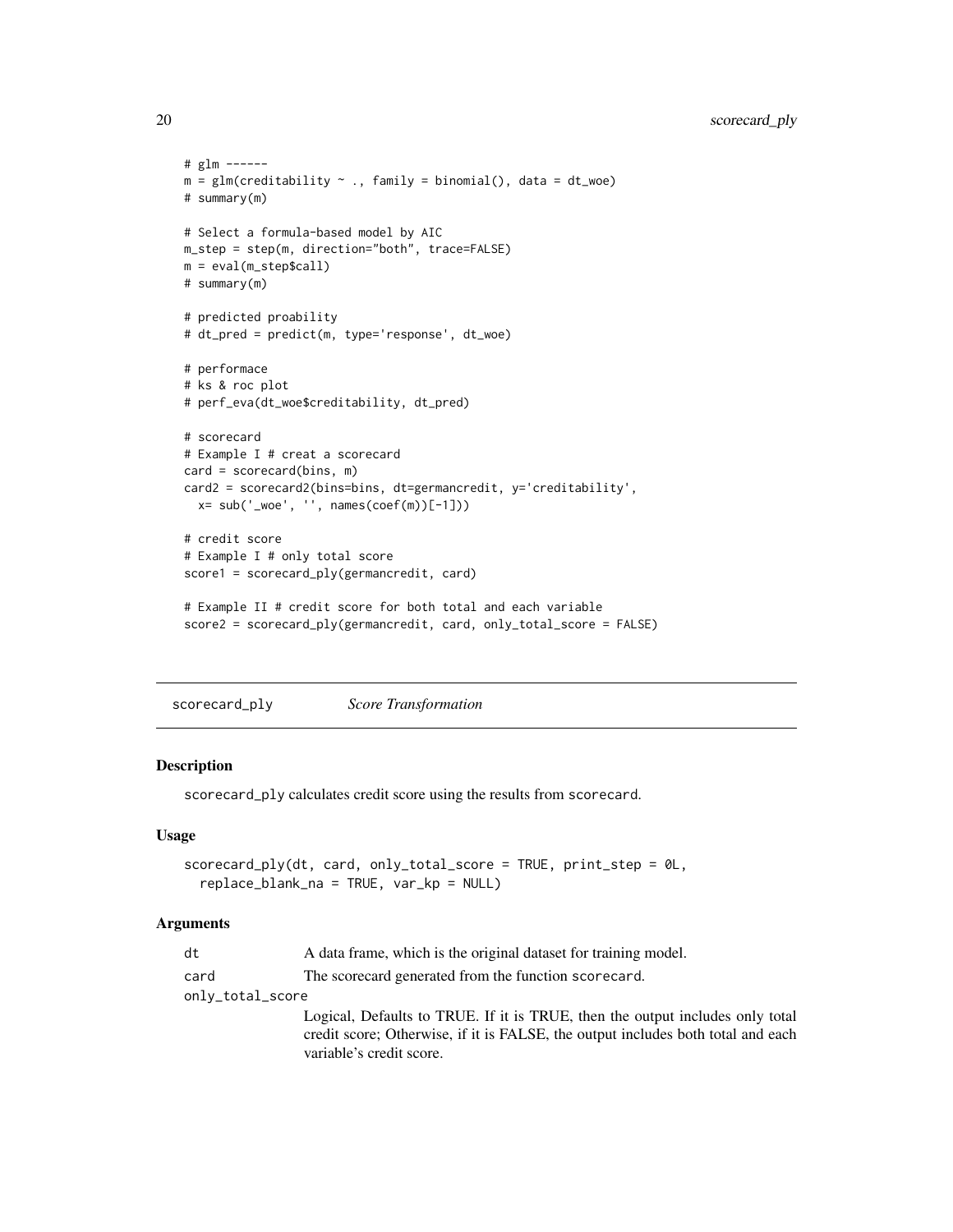# <span id="page-20-0"></span>scorecard\_ply 21

| print_step       | A non-negative integer. Defaults to 1. If print_step>0, print variable names by |  |
|------------------|---------------------------------------------------------------------------------|--|
|                  | each print_step-th iteration. If print_step=0, no message is print.             |  |
| replace_blank_na |                                                                                 |  |
|                  | Logical. Replace blank values with NA. Defaults to TRUE. This argument          |  |
|                  | should be the same with woebin's.                                               |  |
| var_kp           | Name of force kept variables, such as id column. Defaults to NULL.              |  |

# Value

A data frame in score values

# See Also

[scorecard](#page-16-1) [scorecard2](#page-17-1)

```
# load germancredit data
data("germancredit")
# filter variable via missing rate, iv, identical value rate
dt_sel = var_filter(germancredit, "creditability")
# woe binning ------
bins = woebin(dt_sel, "creditability")
dt_woe = woebin_ply(dt_sel, bins)
# glm ------
m = glm(creditability \sim ., family = binomial(), data = dt_woe)# summary(m)
# Select a formula-based model by AIC
m_step = step(m, direction="both", trace=FALSE)
m = eval(m_step$call)
# summary(m)
# predicted proability
# dt_pred = predict(m, type='response', dt_woe)
# performace
# ks & roc plot
# perf_eva(dt_woe$creditability, dt_pred)
# scorecard
# Example I # creat a scorecard
card = scorecard(bins, m)
card2 = scorecard2(bins=bins, dt=germancredit, y='creditability',
 x=sub('_woe', '', names(coef(m))[-1]))
# credit score
# Example I # only total score
```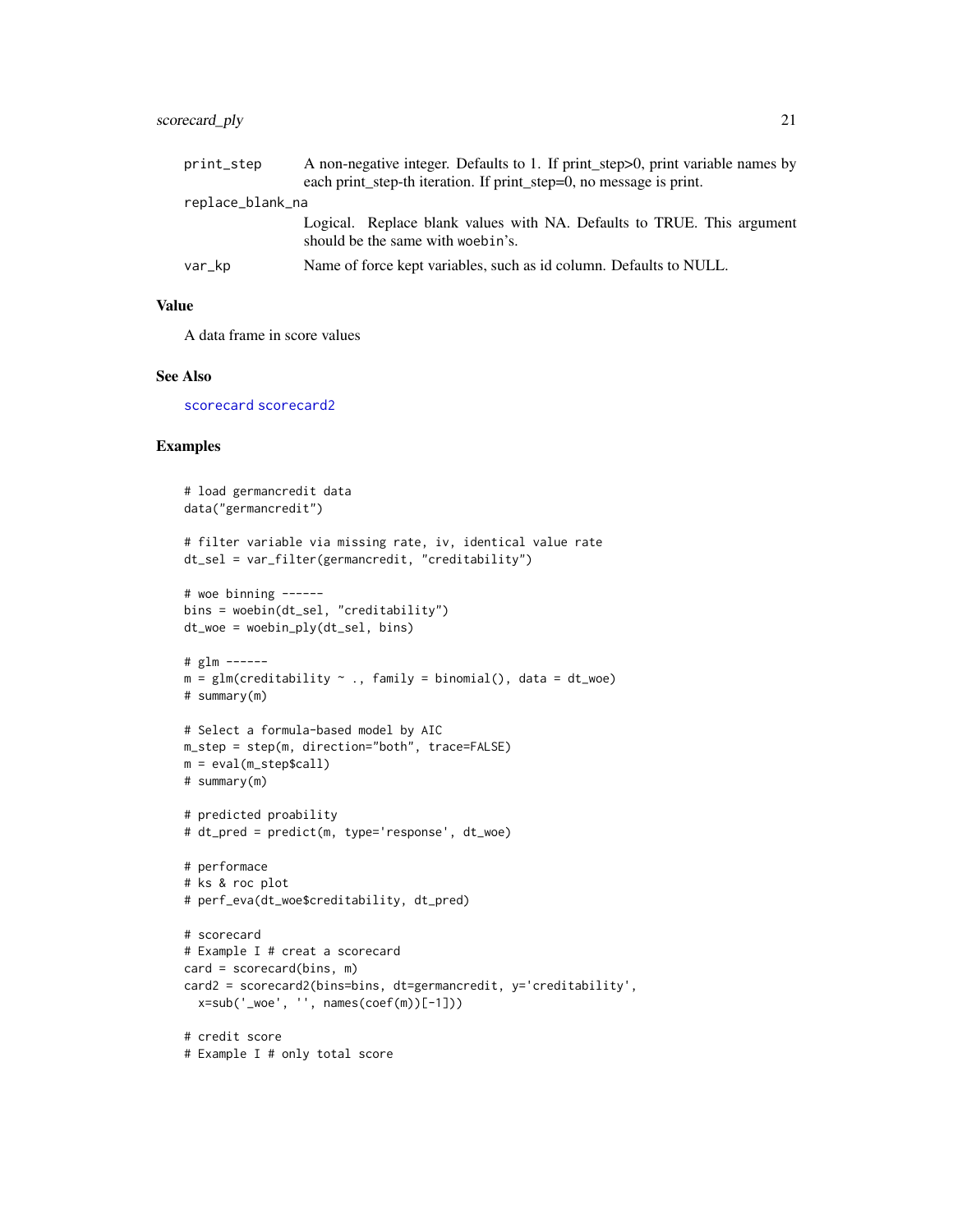```
score1 = scorecard_ply(germancredit, card)
# Example II # credit score for both total and each variable
score2 = scorecard_ply(germancredit, card, only_total_score = FALSE)
```
### split\_df *Split a Data Frame*

# Description

Split a data frame into train and test

#### Usage

```
split_df(dt, y = NULL, ratio = c(0.7, 0.3), seed = 618,name_dfs = c("train", "test"), ...
```
#### Arguments

| dt         | A data frame.                                                                                                       |
|------------|---------------------------------------------------------------------------------------------------------------------|
| У          | Name of y variable, Defaults to NULL. The input data will split based on the<br>predictor y, if it is provide.      |
| ratio      | A numeric value, Defaults to 0.7. It indicates the ratio of total rows contained in<br>one split, must less than 1. |
| seed       | A random seed, Defaults to 618.                                                                                     |
| name_dfs   | Name of returned data frames. Its length should equals to the ratio's. Defaults<br>to train and test.               |
| $\ddots$ . | Additional parameters.                                                                                              |

#### Value

A list of data frames

```
# load German credit data
data(germancredit)
# Example I
dt_list = split_df(germancredit, y="creditability")
train = dt\_list[[1]]test = dt\_list[[2]]# dimensions of train and test datasets
lapply(dt_list, dim)
```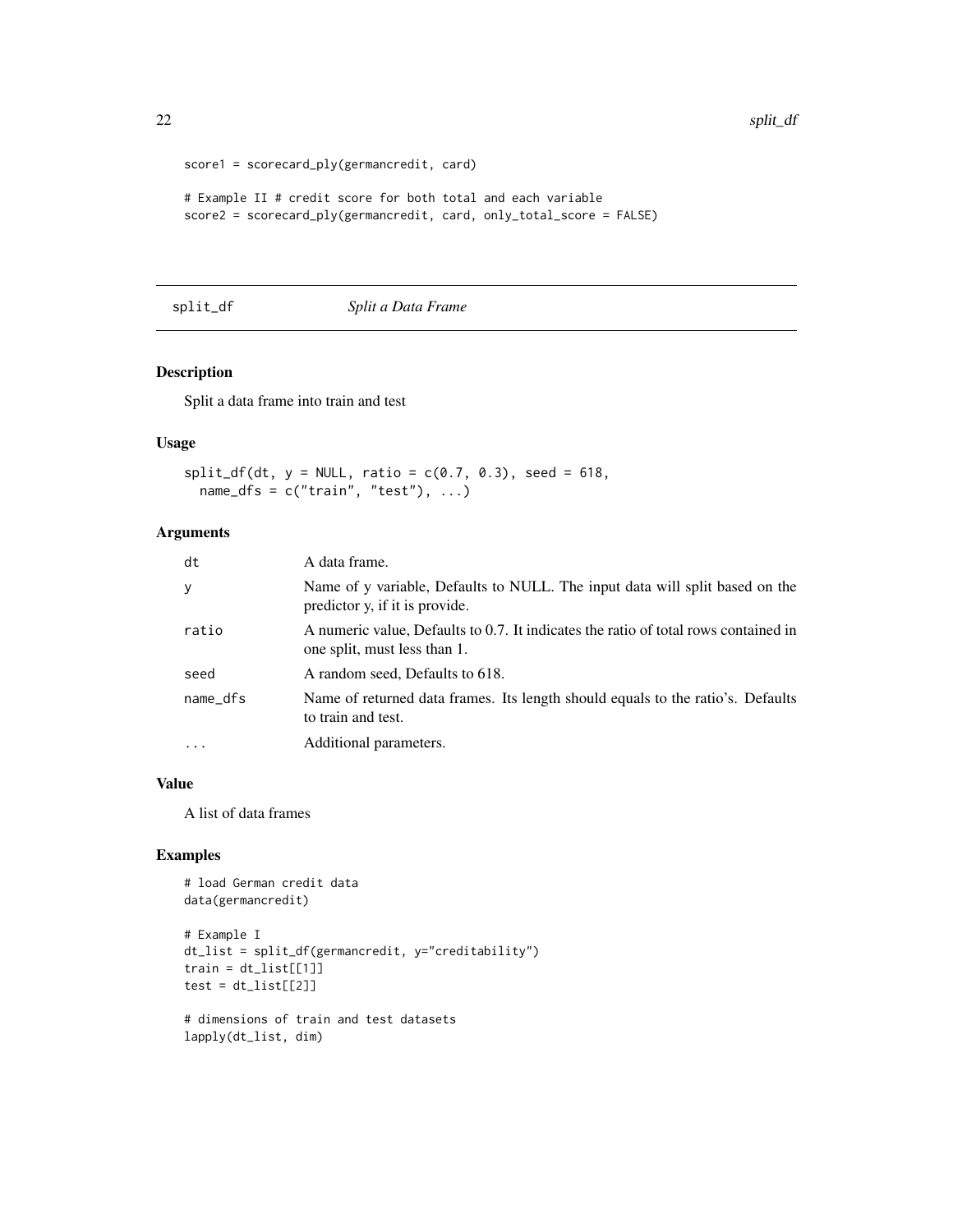<span id="page-22-0"></span>var\_filter 23

```
# Example II
dt_list2 = split_df(germancredit, y="creditability", ratio = c(0.5, 0.2))
lapply(dt_list2, dim)
```
var\_filter *Variable Filter*

# Description

This function filter variables base on specified conditions, such as information value, missing rate, identical value rate.

# Usage

```
var_filter(dt, y, x = NULL, iv_limit = 0.02, missing_limit = 0.95,
  identical_limit = 0.95, var_rm = NULL, var_kp = NULL,
  return_rm_reason = FALSE, positive = "bad|1")
```
# Arguments

| dt               | A data frame with both x (predictor/feature) and y (response/label) variables.                                       |  |  |
|------------------|----------------------------------------------------------------------------------------------------------------------|--|--|
| У                | Name of y variable.                                                                                                  |  |  |
| $\times$         | Name of x variables. Defaults to NULL. If x is NULL, then all columns except<br>y are counted as x variables.        |  |  |
| iv_limit         | The information value of kept variables should $\ge$ iv_limit. The Defaults to<br>0.02.                              |  |  |
| missing_limit    | The missing rate of kept variables should $\leq$ missing limit. The Defaults to<br>0.95.                             |  |  |
|                  | identical_limit                                                                                                      |  |  |
|                  | The identical value rate (excluding NAs) of kept variables should $\leq$ identi-<br>cal_limit. The Defaults to 0.95. |  |  |
| var_rm           | Name of force removed variables, Defaults to NULL.                                                                   |  |  |
| var_kp           | Name of force kept variables, Defaults to NULL.                                                                      |  |  |
| return_rm_reason |                                                                                                                      |  |  |
|                  | Logical, Defaults to FALSE.                                                                                          |  |  |
| positive         | Value of positive class, Defaults to "badl1".                                                                        |  |  |

# Value

A data frame with columns for y and selected x variables, and a data frame with columns for remove reason if return\_rm\_reason == TRUE.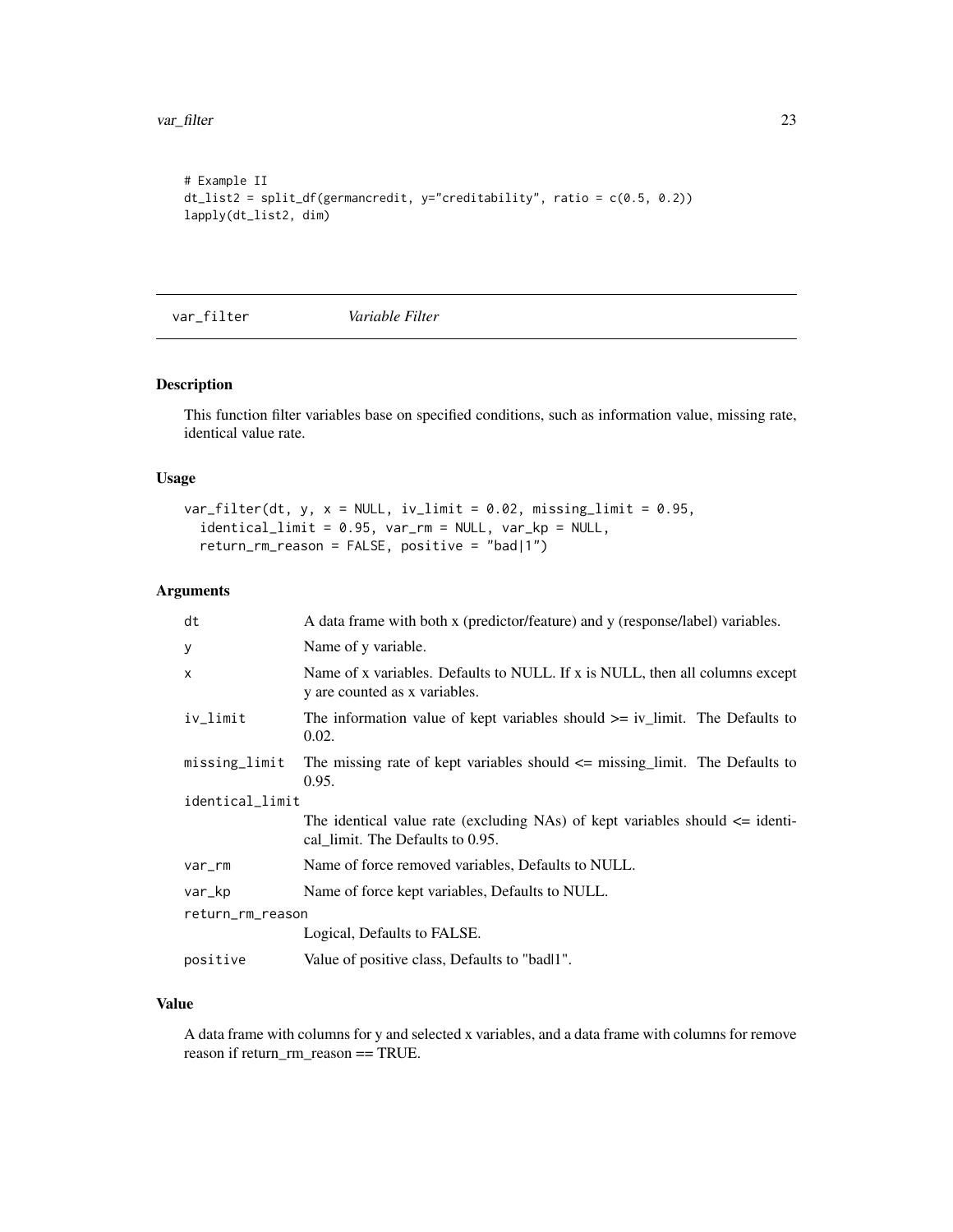# Examples

```
# Load German credit data
data(germancredit)
# variable filter
dt_sel = var_filter(germancredit, y = "creditability")
dim(dt_sel)
# return the reason of varaible removed
dt_sel2 = var_filter(germancredit, y = "creditability", return_rm_reason = TRUE)
lapply(dt_sel2, dim)
str(dt_sel2$dt)
str(dt_sel2$rm)
# keep columns manually, such as rowid
germancredit$rowid = row.names(germancredit)
dt_sel3 = var_filter(germancredit, y = "creditability", var_kp = 'rowid')
# remove columns manually
dt_sel4 = var_filter(germancredit, y = "creditability", var_rm = 'rowid')
```
var\_scale *Variable Scaling*

# Description

scaling variables using standardization or normalization

#### Usage

 $var\_scale(dt, var\_skip = NULL, type = "standard", ...)$ 

#### Arguments

| dt       | a data frame or vector                                         |
|----------|----------------------------------------------------------------|
| var_skip | Name of variables that will skip for scaling Defaults to NULL. |
| type     | type of scaling method, including standard or minmax.          |
| $\cdots$ | Additional parameters.                                         |

# Examples

data("germancredit")

# standardization dts1 = var\_scale(germancredit, type = 'standard')

<span id="page-23-0"></span>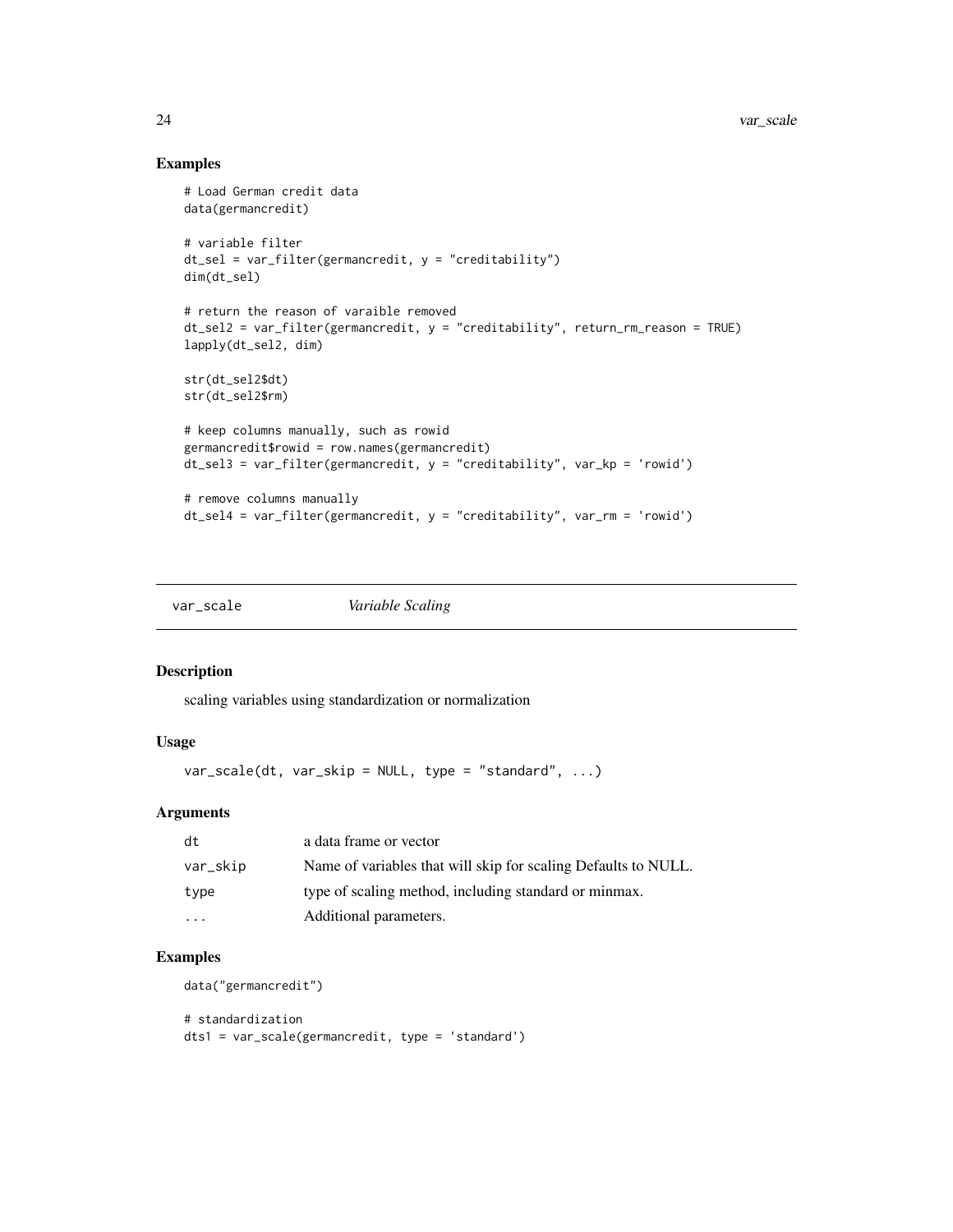```
# normalization/minmax
dts2 = var_scale(germancredit, type = 'minmax')
dts2 = var\_scale(germancredit, type = 'minmax', new\_range = c(-1, 1))
```
#### vif *Variance Inflation Factors*

#### Description

vif calculates variance-inflation and generalized variance-inflation factors for linear, generalized linear.

# Usage

vif(model, merge\_coef = FALSE)

#### Arguments

| model      | A model object.                                                                            |
|------------|--------------------------------------------------------------------------------------------|
| merge_coef | Logical, whether to merge with coefficients of model summary matrix. Defaults<br>to FALSE. |

#### Value

A data frame with columns for variable and gvif, or additional columns for df and  $g\text{vir}(\frac{1}{2*df})$ if provided model uses factor variable.

# See Also

<https://cran.r-project.org/package=car>

#### Examples

data(germancredit)

```
# Example I
fit1 = glm(creditability~ age.in.years + credit.amount +
  present.residence.since, family = binomial(), data = germancredit)
vif(fit1)
vif(fit1, merge_coef=TRUE)
# Example II
fit2 = glm(creditability ~ status. of. existing. checking. accounting +credit.history + credit.mcount, family = binomial(), data = germancredit)vif(fit2)
vif(fit2, merge_coef=TRUE)
```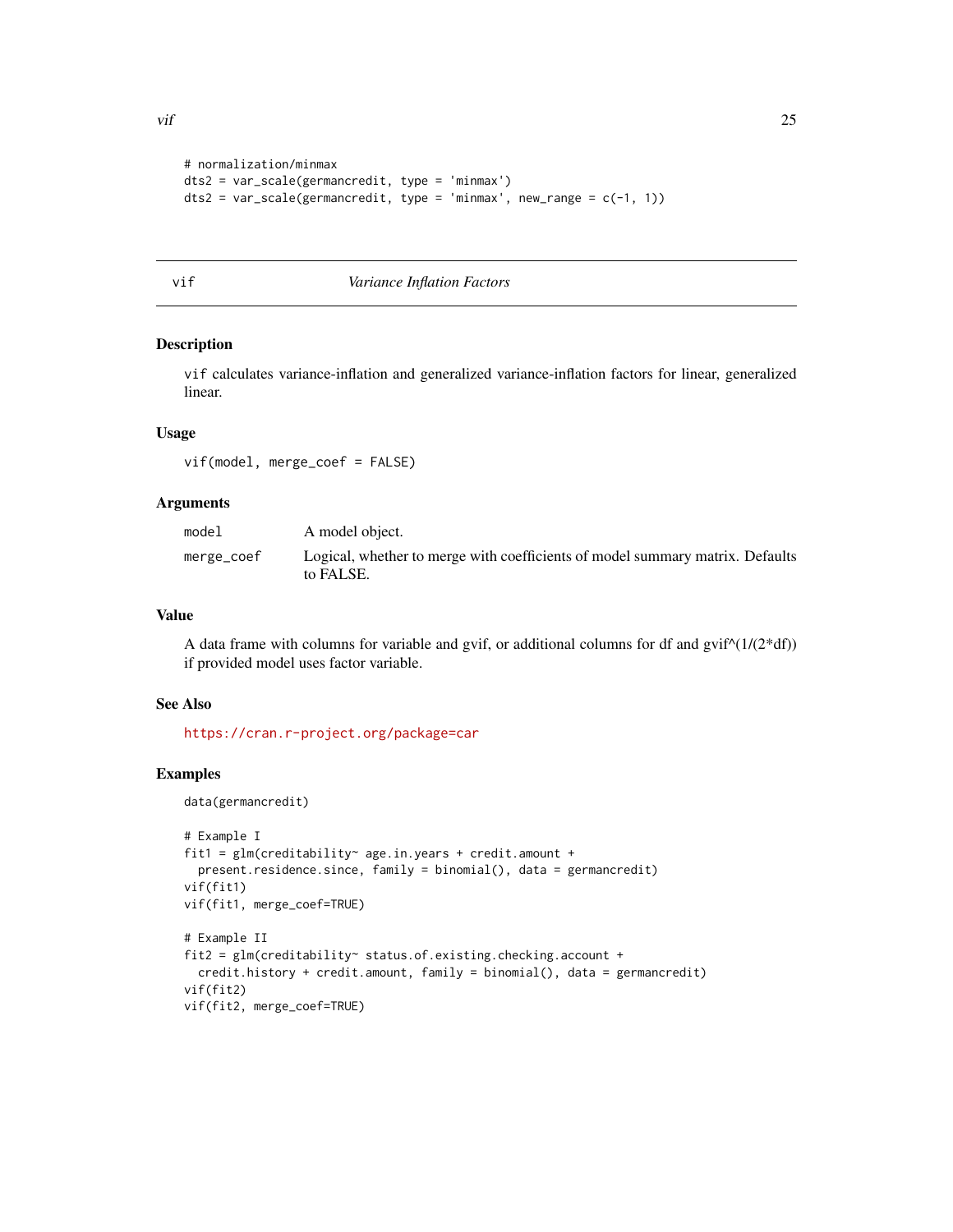<span id="page-25-1"></span><span id="page-25-0"></span>

#### Description

woebin generates optimal binning for numerical, factor and categorical variables using methods including tree-like segmentation or chi-square merge. woebin can also customizing breakpoints if the breaks\_list was provided. The default woe is defined as ln(Bad\_i/Good\_i). If you prefer ln(Good\_i/Bad\_i), please set the argument positive as negative value, such as '0' or 'good'. If there is a zero frequency class when calculating woe, the zero will replaced by 0.99 to make the woe calculable.

# Usage

```
woebin(dt, y, x = NULL, var_skip = NULL, breaks_list = NULL,special_values = NULL, stop-limit = 0.1, count\_distr\_limit = 0.05,bin_num_limit = 8, positive = "bad|1", no_cores = NULL,
 print_step = 0L, method = "tree", save_breaks_list = NULL,
  ignore_const_cols = TRUE, ignore_datetime_cols = TRUE,
  check\_cate\_num = TRUE, replace\_blank\_inf = TRUE, ...
```
# Arguments

| dt                | A data frame with both x (predictor/feature) and y (response/label) variables.                                                                                                                                                                                                                                                                                                                      |  |
|-------------------|-----------------------------------------------------------------------------------------------------------------------------------------------------------------------------------------------------------------------------------------------------------------------------------------------------------------------------------------------------------------------------------------------------|--|
| У                 | Name of y variable.                                                                                                                                                                                                                                                                                                                                                                                 |  |
| $\times$          | Name of x variables. Defaults to NULL. If x is NULL, then all columns except<br>y and var_skip are counted as x variables.                                                                                                                                                                                                                                                                          |  |
| var_skip          | Name of variables that will skip for binning. Defaults to NULL.                                                                                                                                                                                                                                                                                                                                     |  |
| breaks_list       | List of break points, Defaults to NULL. If it is not NULL, variable binning will<br>based on the provided breaks.                                                                                                                                                                                                                                                                                   |  |
|                   | special_values the values specified in special_values will be in separate bins. Defaults to NULL.                                                                                                                                                                                                                                                                                                   |  |
| stop_limit        | Stop binning segmentation when information value gain ratio less than the 'stop_limit'<br>if using tree method; or stop binning merge when the chi-square of each neigh-<br>bor bins are larger than the threshold under significance level of 'stop_limit' and<br>freedom degree of 1 if using chimerge method. Accepted range: 0-0.5; Defaults<br>to $0.1$ . If it is 'N', each x value is a bin. |  |
| count_distr_limit |                                                                                                                                                                                                                                                                                                                                                                                                     |  |
|                   | The minimum count distribution percentage. Accepted range: 0.01-0.2; De-<br>faults to 0.05.                                                                                                                                                                                                                                                                                                         |  |
| bin_num_limit     | Integer. The maximum number of binning. Defaults to 8.                                                                                                                                                                                                                                                                                                                                              |  |
| positive          | Value of positive class, defaults to "badl1".                                                                                                                                                                                                                                                                                                                                                       |  |
| no_cores          | Number of CPU cores for parallel computation. Defaults to 90 percent of total<br>cpu cores.                                                                                                                                                                                                                                                                                                         |  |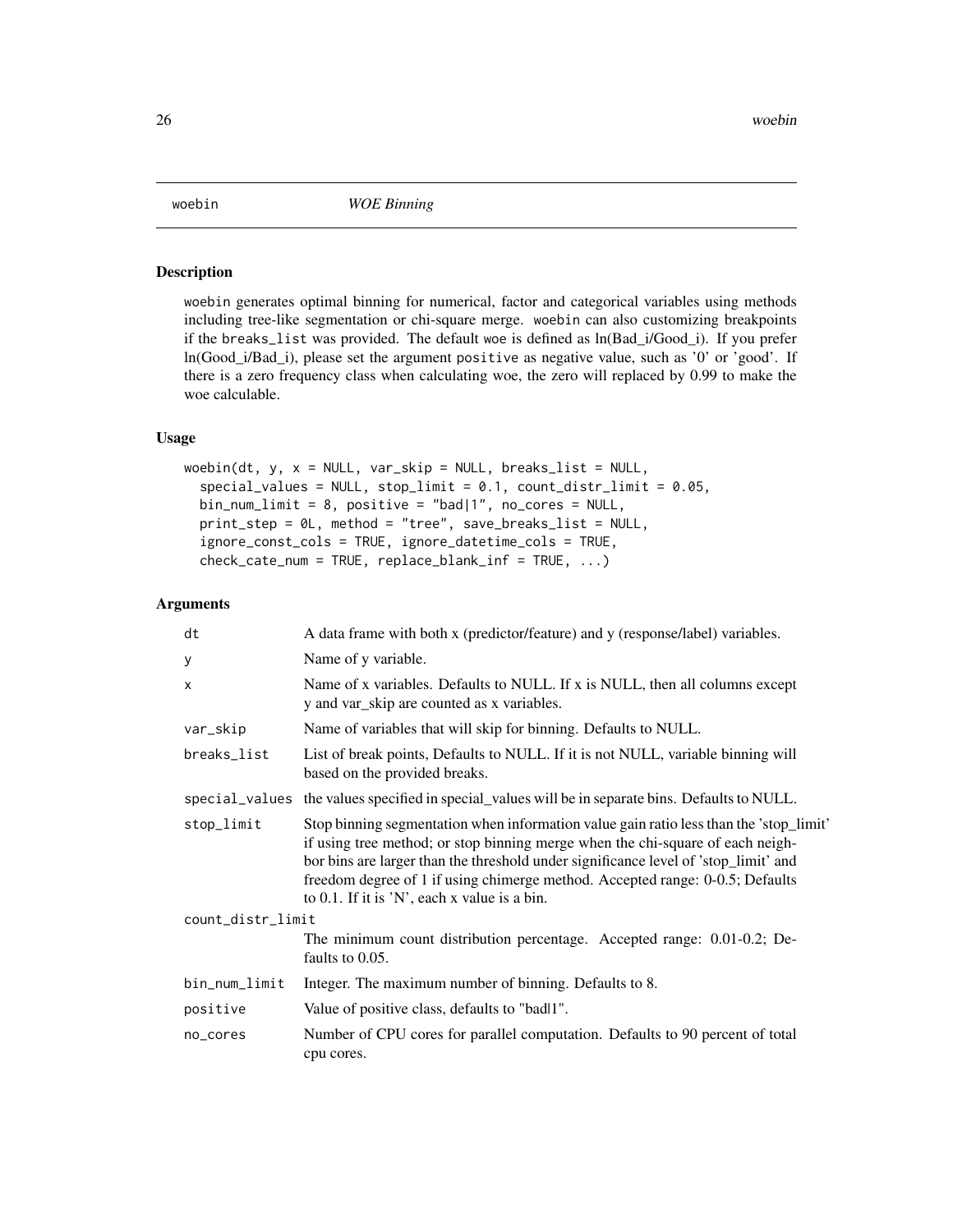#### <span id="page-26-0"></span>woebin 27

| print_step           | A non-negative integer. Defaults to 1. If print_step>0, print variable names by<br>each print_step-th iteration. If print_step=0 or no_cores>1, no message is print.                                                                    |  |
|----------------------|-----------------------------------------------------------------------------------------------------------------------------------------------------------------------------------------------------------------------------------------|--|
| method               | Four methods are provided, "tree" and "chimerge" for optimal binning that sup-<br>port both numerical and categorical variables, and 'width' and 'freq' for equal<br>binning that support numerical variables only. Defaults to "tree". |  |
| save_breaks_list     |                                                                                                                                                                                                                                         |  |
|                      | A string. The file name to save breaks_list. Defaults to None.                                                                                                                                                                          |  |
| ignore_const_cols    |                                                                                                                                                                                                                                         |  |
|                      | Logical. Ignore constant columns. Defaults to TRUE.                                                                                                                                                                                     |  |
| ignore_datetime_cols |                                                                                                                                                                                                                                         |  |
|                      | Logical. Ignore date time columns. Defaults to TRUE.                                                                                                                                                                                    |  |
|                      | check_cate_num Logical. Check whether the number of unique values in categorical columns<br>larger than 50. It might make the binning process slow if there are too many<br>unique categories. Defaults to TRUE.                        |  |
| replace_blank_inf    |                                                                                                                                                                                                                                         |  |
|                      | Logical. Replace blank values with NA and infinite with -1. Defaults to TRUE.                                                                                                                                                           |  |
|                      | Additional parameters.                                                                                                                                                                                                                  |  |
|                      |                                                                                                                                                                                                                                         |  |

# Value

A list of data frames include binning information for each x variables.

#### See Also

[woebin\\_ply](#page-30-1), [woebin\\_plot](#page-29-1), [woebin\\_adj](#page-27-1)

```
# load germancredit data
data(germancredit)
# Example I
# binning of two variables in germancredit dataset
# using tree method
bins2_tree = woebin(germancredit, y="creditability",
   x=c("credit.amount","housing"), method="tree")
bins2_tree
## Not run:
# using chimerge method
bins2_chi = woebin(germancredit, y="creditability",
   x=c("credit.amount","housing"), method="chimerge")
# binning in equal freq/width # only supports numerical variables
numeric_cols = c("duration.in.month", "credit.amount",
  "installment.rate.in.percentage.of.disposable.income", "present.residence.since",
  "age.in.years", "number.of.existing.credits.at.this.bank",
  "number.of.people.being.liable.to.provide.maintenance.for")
bins_freq = woebin(germancredit, y="creditability", x=numeric_cols, method="freq")
```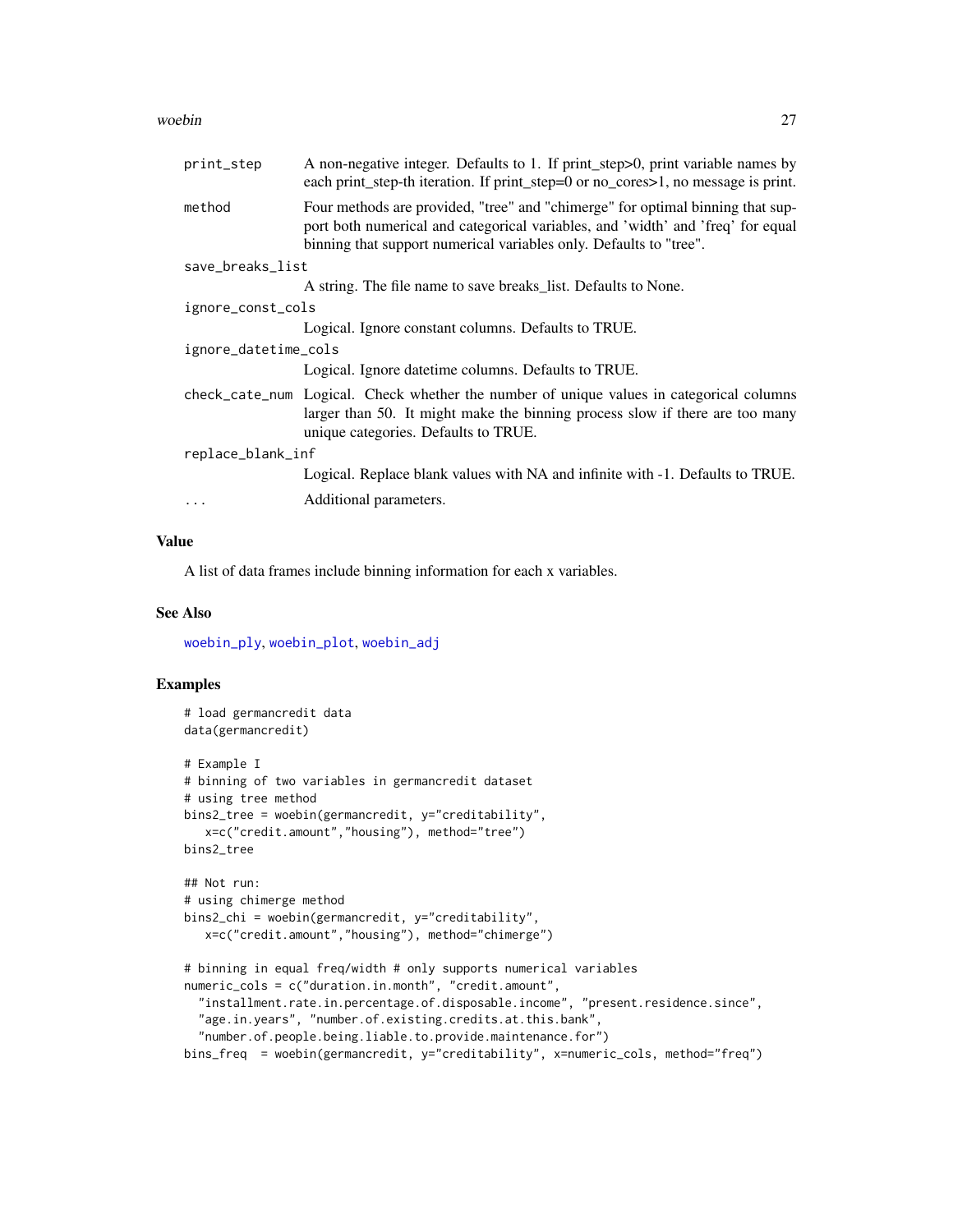```
bins_width = woebin(germancredit, y="creditability", x=numeric_cols, method="width")
# y can be NULL if no label column in dataset
bins_freq_noy = woebin(germancredit, y=NULL, x=numeric_cols)
# Example II
# setting of stop_limit
# stop_limit = 0.1 (by default)
bins_x1 = woebin(germancredit, y = 'creditability', x = 'foreign.worker', stop_limit = 0.1)
# stop_limit = 'N', each x value is a bin
bins_x1_N = woebin(germancredit, y = 'creditability', x = 'foreign.worker', stop_limit = 'N')
# Example III
# binning of the germancredit dataset
bins_germ = woebin(germancredit, y = "creditability")
# converting bins_germ into a data frame
# bins_germ_df = data.table::rbindlist(bins_germ)
# Example IV
# customizing the breakpoints of binning
library(data.table)
dat = rbind(setDT(germancredit),
  data.table(creditability=sample(c("good","bad"),10,replace=TRUE)),
  fill=TRUE)
breaks_list = list(
  age.in.years = c(26, 35, 37, "Inf%,%missing"),
  housing = c("own", "for free%,%rent")
)
special_values = list(
  credit.amount = c(2600, 9960, "6850%,%missing"),
  purpose = c("education", "others%,%missing")
\mathcal{L}bins_cus_brk = woebin(dat, y="creditability",
  x=c("age.in.years","credit.amount","housing","purpose"),
  breaks_list=breaks_list, special_values=special_values)
# Example V
# save breaks_list as a R file
bins2 = woebin(germancredit, y="creditability",
   x=c("credit.amount","housing"), save_breaks_list='breaks_list')
## End(Not run)
```
<span id="page-27-1"></span>

<span id="page-27-0"></span>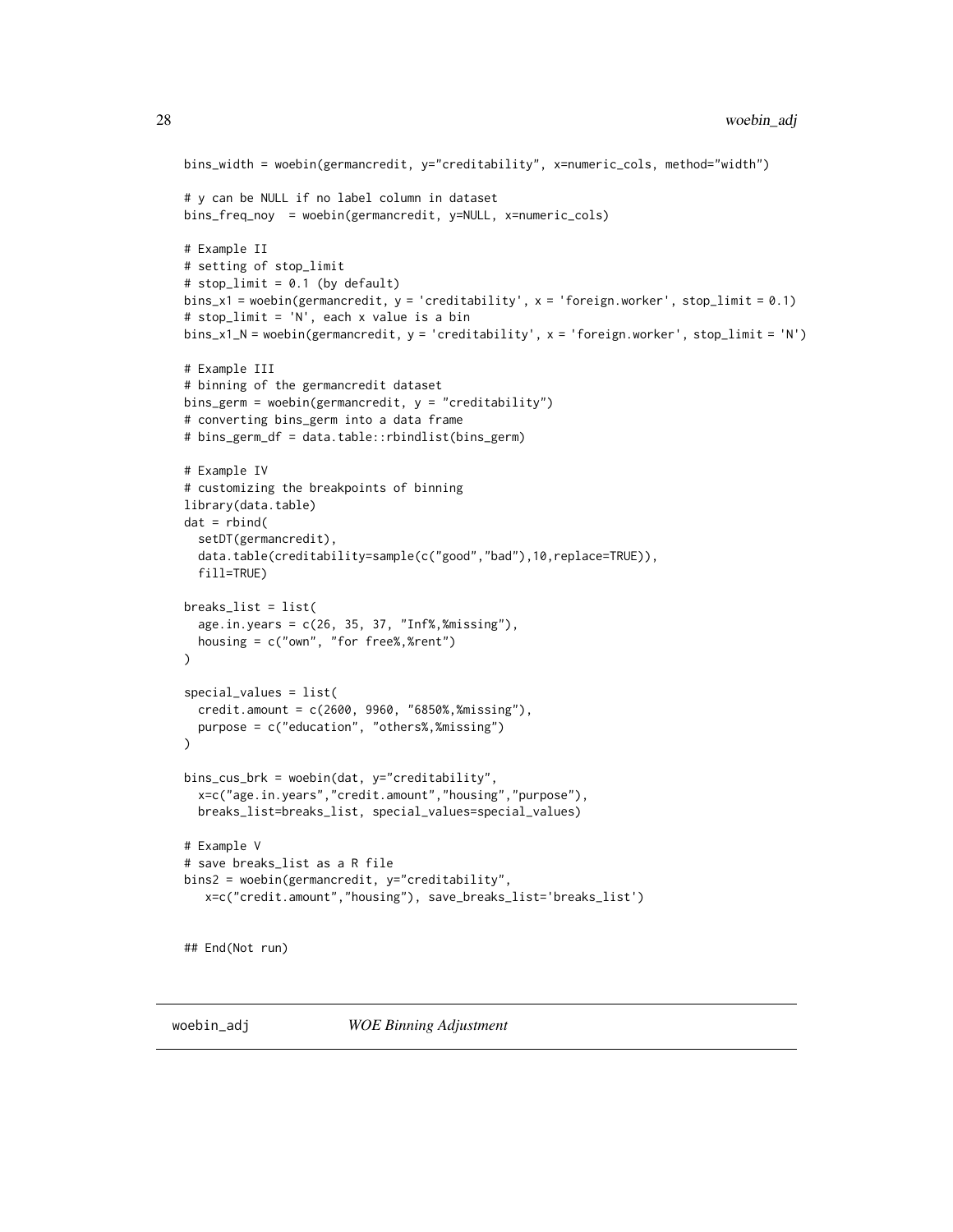# <span id="page-28-0"></span>woebin\_adj 29

# Description

woebin\_adj interactively adjust the binning breaks.

#### Usage

```
woebin_adj(dt, y, bins, adj_all_var = TRUE, special_values = NULL,
 method = "tree", save_breaks_list = NULL, count_distr_limit = 0.05,
 to = "breaks_list", ...)
```
# Arguments

| dt                | A data frame.                                                                                                                               |  |
|-------------------|---------------------------------------------------------------------------------------------------------------------------------------------|--|
| У                 | Name of y variable.                                                                                                                         |  |
| bins              | A list of data frames. Binning information generated from woebin.                                                                           |  |
| adj_all_var       | Logical, whether to show variables have monotonic woe trends. Defaults to<br><b>TRUE</b>                                                    |  |
|                   | special_values The values specified in special_values will in separate bins. Defaults to NULL.                                              |  |
| method            | Optimal binning method, it should be "tree" or "chimerge". Defaults to "tree".                                                              |  |
| save_breaks_list  |                                                                                                                                             |  |
|                   | A string. The file name to save breaks_list. Defaults to None.                                                                              |  |
| count_distr_limit |                                                                                                                                             |  |
|                   | The minimum count distribution percentage. Accepted range: 0.01-0.2; De-<br>faults to 0.05. This argument should be the same with woebin's. |  |
| to                | Adjusting bins into breaks_list or bins_list. Defaults to breaks_list.                                                                      |  |
| $\cdots$          | Additional parameters.                                                                                                                      |  |
|                   |                                                                                                                                             |  |

# Value

A list of modified break points of each x variables.

# See Also

[woebin](#page-25-1), [woebin\\_ply](#page-30-1), [woebin\\_plot](#page-29-1)

```
## Not run:
# Load German credit data
data(germancredit)
# Example I
dt = germancredit[, c("creditability", "age.in.years", "credit.amount")]
bins = woebin(dt, y="creditability")
breaks_adj = woebin_adj(dt, y="creditability", bins)
bins_final = woebin(dt, y="creditability",
                    breaks_list=breaks_adj)
```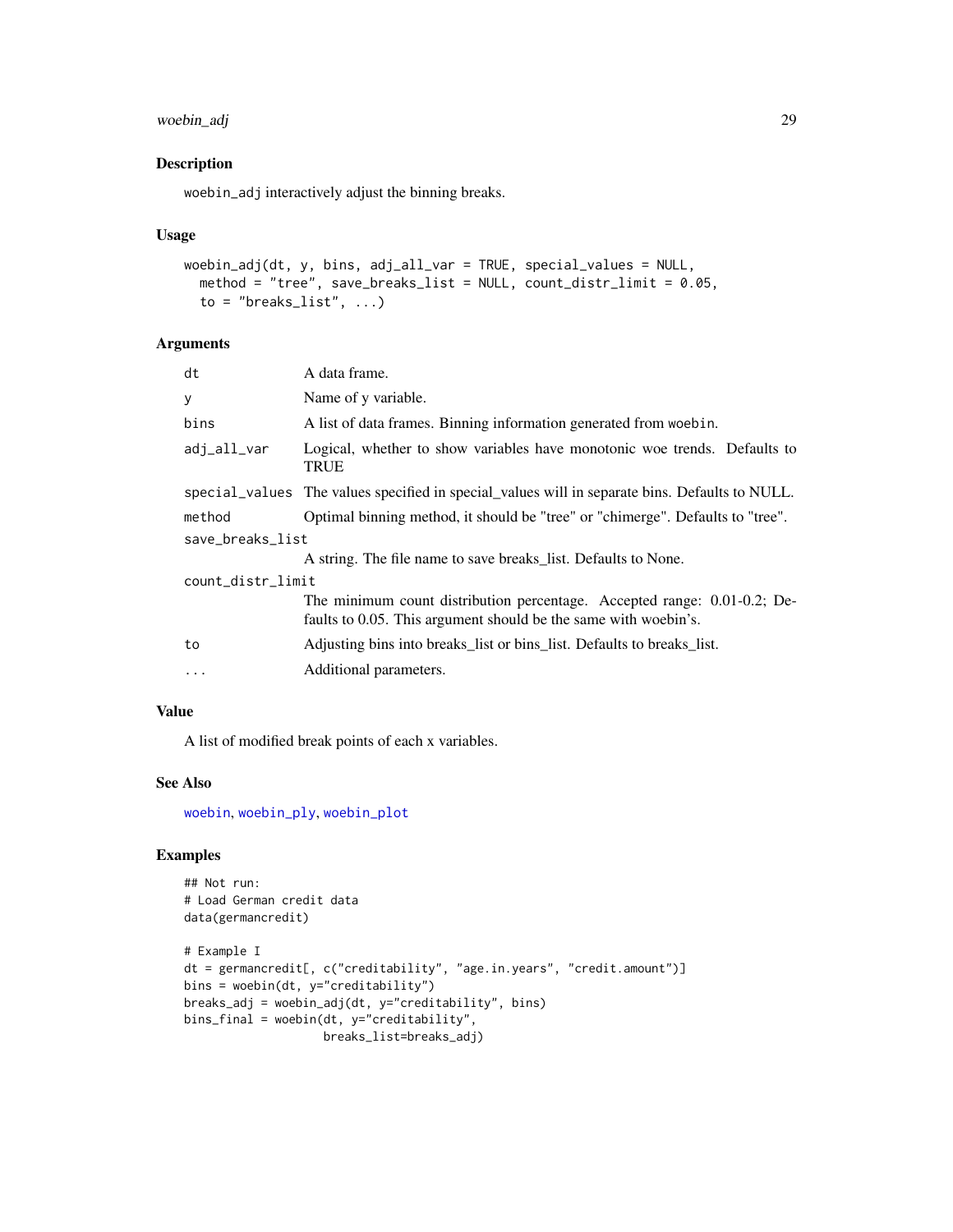# <span id="page-29-0"></span>30 woebin\_plot

```
# Example II
binsII = woebin(germancredit, y="creditability")
breaks_adjII = woebin_adj(germancredit, "creditability", binsII)
bins_finalII = woebin(germancredit, y="creditability",
                    breaks_list=breaks_adjII)
```
## End(Not run)

# <span id="page-29-1"></span>woebin\_plot *WOE Binning Visualization*

# Description

woebin\_plot create plots of count distribution and bad probability for each bin. The binning informations are generates by woebin.

#### Usage

```
woebin_plot(bins, x = NULL, title = NULL, show_iv = TRUE,
 line_value = "badprob", ...)
```
# Arguments

| bins         | A list of data frames. Binning information generated by woebin.                                               |
|--------------|---------------------------------------------------------------------------------------------------------------|
| $\mathsf{x}$ | Name of x variables. Defaults to NULL. If x is NULL, then all columns except<br>y are counted as x variables. |
| title        | String added to the plot title. Defaults to NULL.                                                             |
| show_iv      | Logical. Defaults to TRUE, which means show information value in the plot<br>title.                           |
| line_value   | The value displayed as line. Accepted values are 'badprob' and 'woe'. Defaults<br>to bad probability.         |
| $\ddots$ .   | Additional parameters                                                                                         |

# Value

A list of binning graphics.

#### See Also

[woebin](#page-25-1), [woebin\\_ply](#page-30-1), [woebin\\_adj](#page-27-1)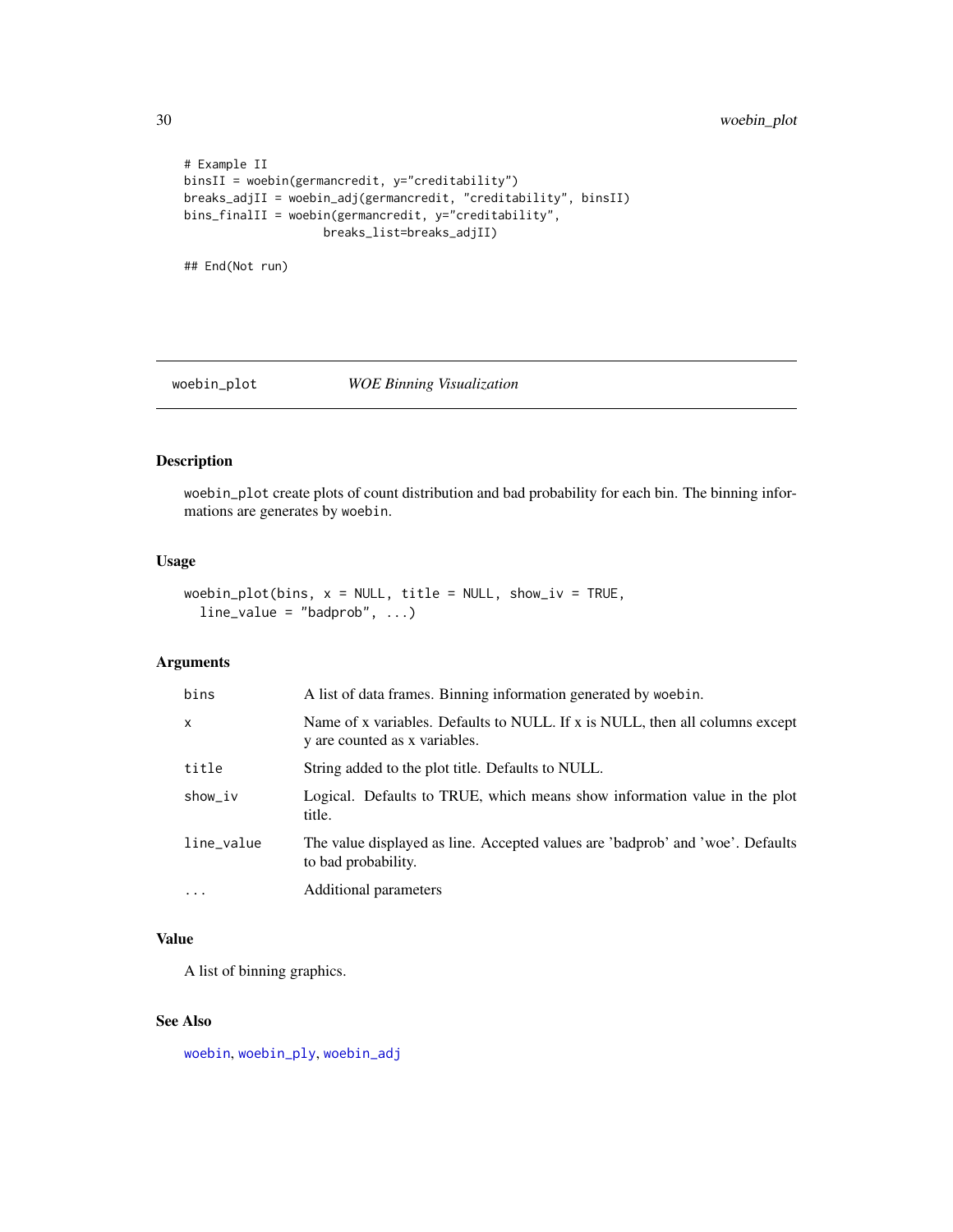# <span id="page-30-0"></span>woebin\_ply 31

#### Examples

```
# Load German credit data
data(germancredit)
# Example I
bins1 = woebin(germancredit, y="creditability", x="credit.amount")
p1 = woebin_plot(bins1)
print(p1)
# modify line value
p1_w = woebin_plot(bins1, line_value = 'woe')
print(p1_w)
# modify colors
p1_c = woebin_plot(bins1, line_color='#FC8D59', bar_color=c('#FFFFBF', '#99D594'))
print(p1_c)
# show iv, line value, bar value
p1_iv = woebin_plot(bins1, show_iv = FALSE)
print(p1_iv)
p1_lineval = woebin_plot(bins1, show_lineval = FALSE)
print(p1_lineval)
p1_barval = woebin_plot(bins1, show_barval = FALSE)
print(p1_barval)
# Example II
bins = woebin(germancredit, y="creditability")
plotlist = woebin_plot(bins)
print(plotlist$credit.amount)
# # save binning plot
# for (i in 1:length(plotlist)) {
# ggplot2::ggsave(
# paste0(names(plotlist[i]), ".png"), plotlist[[i]],
# width = 15, height = 9, units="cm" )
# }
```
<span id="page-30-1"></span>woebin\_ply *WOE/BIN Transformation*

# Description

woebin\_ply converts original values of input data into woe or bin based on the binning information generated from woebin.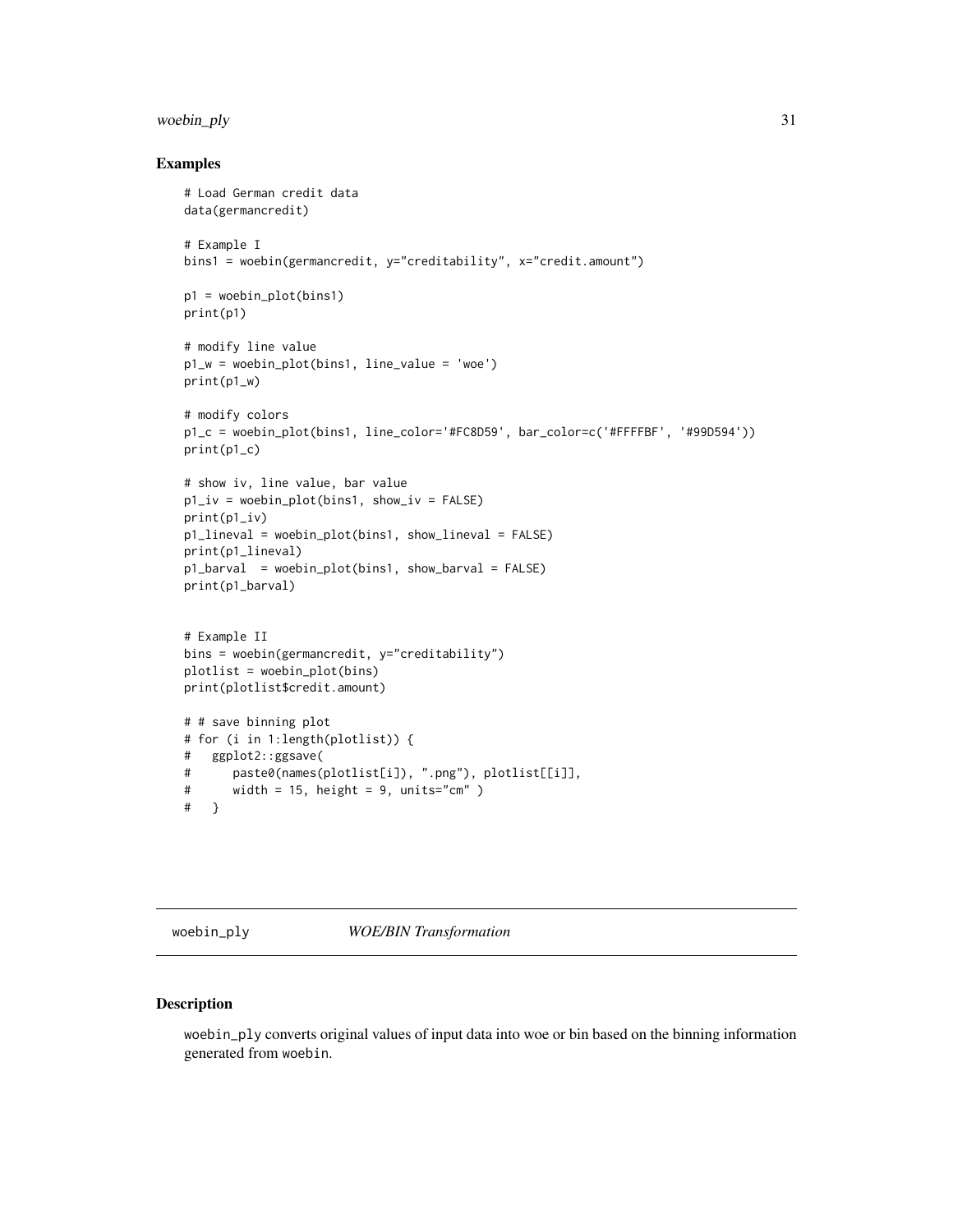# <span id="page-31-0"></span>Usage

```
woebin_ply(dt, bins, to = "woe", no_cores = NULL, print_step = \thetaL,
  replace_blank_inf = TRUE, \ldots)
```
# Arguments

| Number of CPU cores for parallel computation. Defaults to 90 percent of total                                                                                        |  |
|----------------------------------------------------------------------------------------------------------------------------------------------------------------------|--|
| A non-negative integer. Defaults to 1. If print_step>0, print variable names by<br>each print_step-th iteration. If print_step=0 or no_cores>1, no message is print. |  |
| replace_blank_inf                                                                                                                                                    |  |
| Logical. Replace blank values with NA and infinite with -1. Defaults to TRUE.                                                                                        |  |
|                                                                                                                                                                      |  |
|                                                                                                                                                                      |  |

# Value

A data frame with columns for variables converted into woe values.

# See Also

[woebin](#page-25-1), [woebin\\_plot](#page-29-1), [woebin\\_adj](#page-27-1)

```
# load germancredit data
data(germancredit)
# Example I
dt = germancredit[, c("creditability", "credit.amount", "purpose")]
# binning for dt
bins = woebin(dt, y = "creditability")
# converting to woe
dt_woe = woebin_ply(dt, bins=bins)
str(dt_woe)
# converting to bin
dt_bin = woebin_ply(dt, bins=bins, to = 'bin')
str(dt_bin)
# Example II
# binning for germancredit dataset
bins_germancredit = woebin(germancredit, y="creditability")
```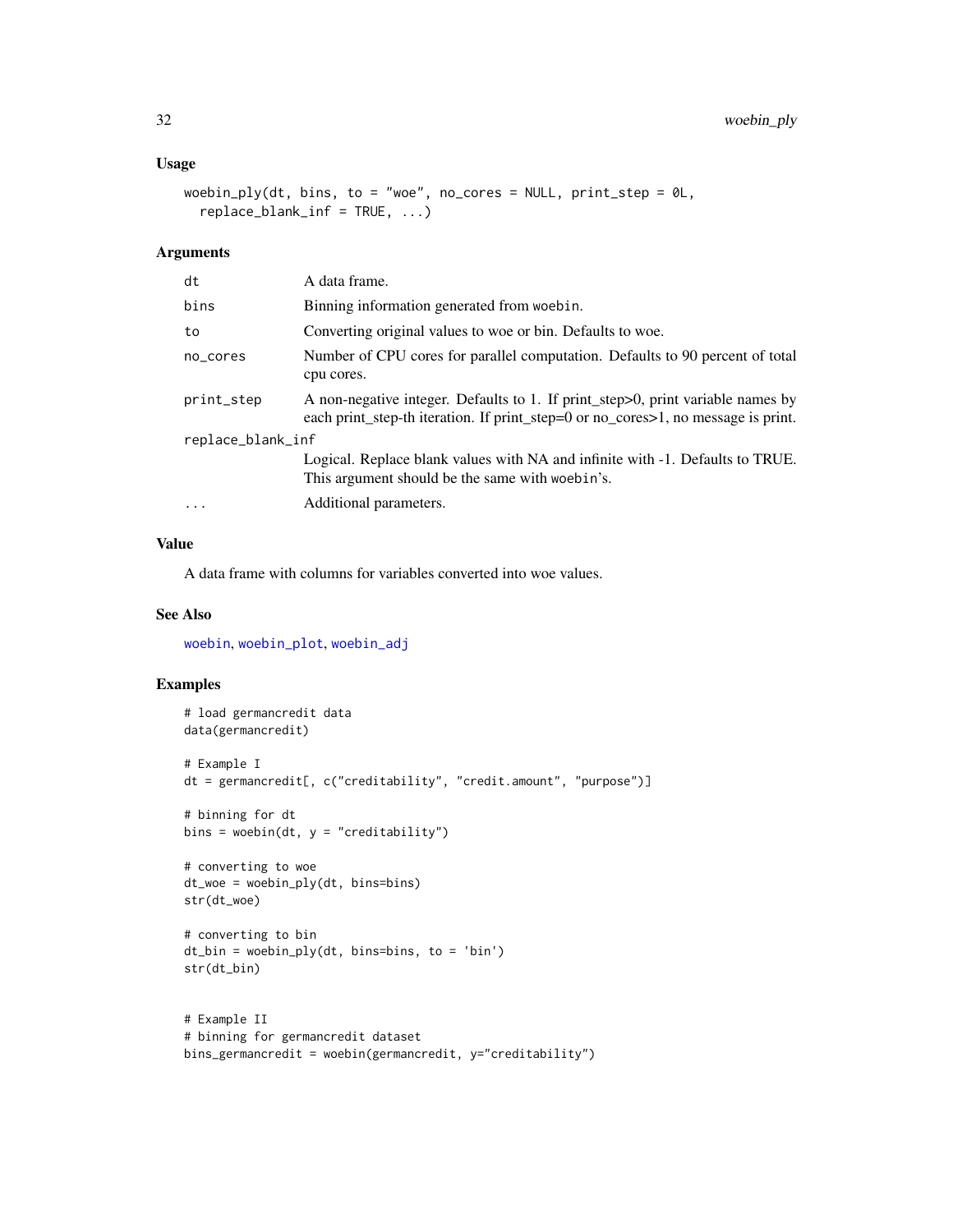```
# converting the values in germancredit to woe
# bins is a list which generated from woebin()
germancredit_woe = woebin_ply(germancredit, bins_germancredit)
# bins is a data frame
```

```
bins_df = data.table::rbindlist(bins_germancredit)
germancredit_woe = woebin_ply(germancredit, bins_df)
```